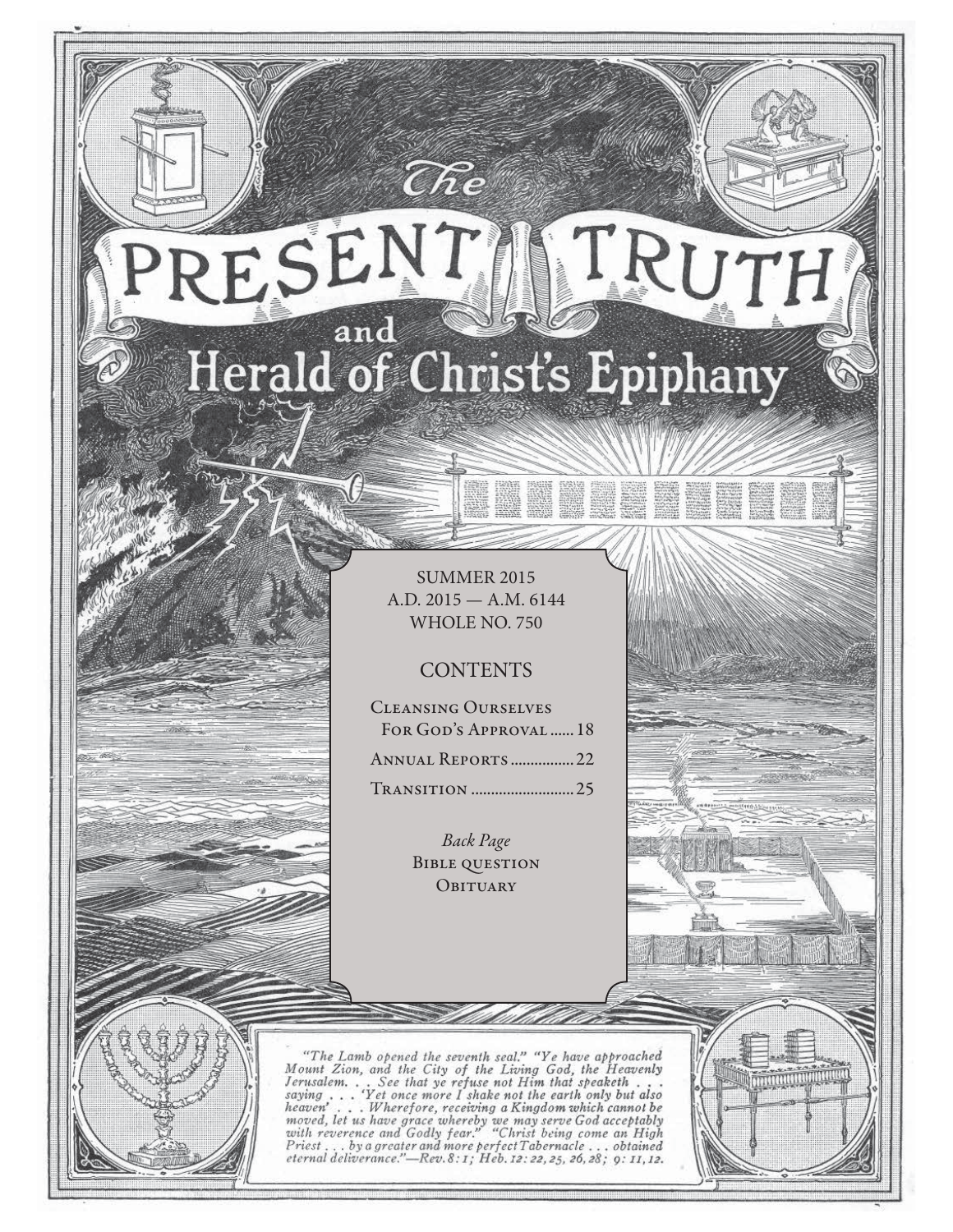# cleansing ourselves for god's approval

THE Parousia and Epiphany have been periods not only of great spiritual enlightenment and refreshment to God's people, but also of severe testings and siftings to the same class. And it is only reasonable to expect such siftings to follow such great blessings; for where much light is given much responsibility follows. This was true also in the Harvest of the Jewish Age, the blessings of the new dispensation and the light from the Lord's presence (subsequently represented in His Apostles) were accompanied with trials, testings, and siftings, proportionate to the blessings then enjoyed.

Since the Lord has granted to us so clear a knowledge of God's glorious character and plan and such an insight into the wonderful harmony and beauty of the Word of His grace, both in the staff Beauty, which He caused His Parousia Messenger [Pastor Russell] to rightly divide



• The defense of the Parousia Truth, given by the Lord through "that Servant," as basic for all further development of the Truth;

• The defense of the arrangements, charter and will given by the Lord through "that Servant," as binding on controlling corporations and associations among Truth people; and for

• The exposition and defense of the unfolding Epiphany-Basileia Truth, as meat in due season for the Lord's people, as He is pleased to provide it.

("cut") for us, and in the staff Bands, the Epiphany Truth pertinent to the development of the Great Company and Youthful Worthies, which He caused His Epiphany Messenger [Pastor Johnson] to rightly divide for us (Zech. 11:7-14; E Vol. 5, pp. 264, 265; E Vol. 6, pp. 173, 174, 634-638), it is but reasonable that He should look for the spirit of the Truth in those who have been blessed with so clear an appreciation of its letter.



A shepherd's staff represents his teachings, and his rod, his acts and practices (Psa. 23:4). We read in Zech. 11:7 "I took to me two staves; the one I called Beauty, and the other I called Bands." The staff

of Beauty represents the Parousia Truth, and its cutting; Zech. 11:10 "I took my staff of Beauty, and cut it" (teachings). This cutting represents the proper dividing of the Parousia Word of Truth (2 Tim. 2:15). The staff of Bands (Zech. 11:7, 14) represents the Epiphany Truth and its cutting represents the right division of the Epiphany Word of Truth. The Parousia Truth had all been given before our Pastor's death, Oct. 31, 1916; and the Epiphany Truth began to open up between Oct. 31, and Nov. 9, 1916 (E Vol. 6, p. 174).

Judging from the shepherd's staff standpoint, we ask, "What manner of persons ought we to be in all holy conversation [living] and godliness?" And what wonder if the LORD has been testing His people more and more severely ever since the Harvest Truth began to unfold in 1874, allowing the sifting errors to spread and become increasingly subtle and deceptive as the Truth continued to shine more and more brightly, separating those subject to the second death condition from the faithful New Creatures, also the wheat from the tares. Eventually, even separating the Little Flock and the Great Company. This separation was a physical separation between the Priestly and the Levitical movements, except that of the Good Levites, who as a class remained associated with the Priests in the Epiphany Truth until the last Priest passed beyond the veil (E Vol. 10, pp. 644-646), he being separated from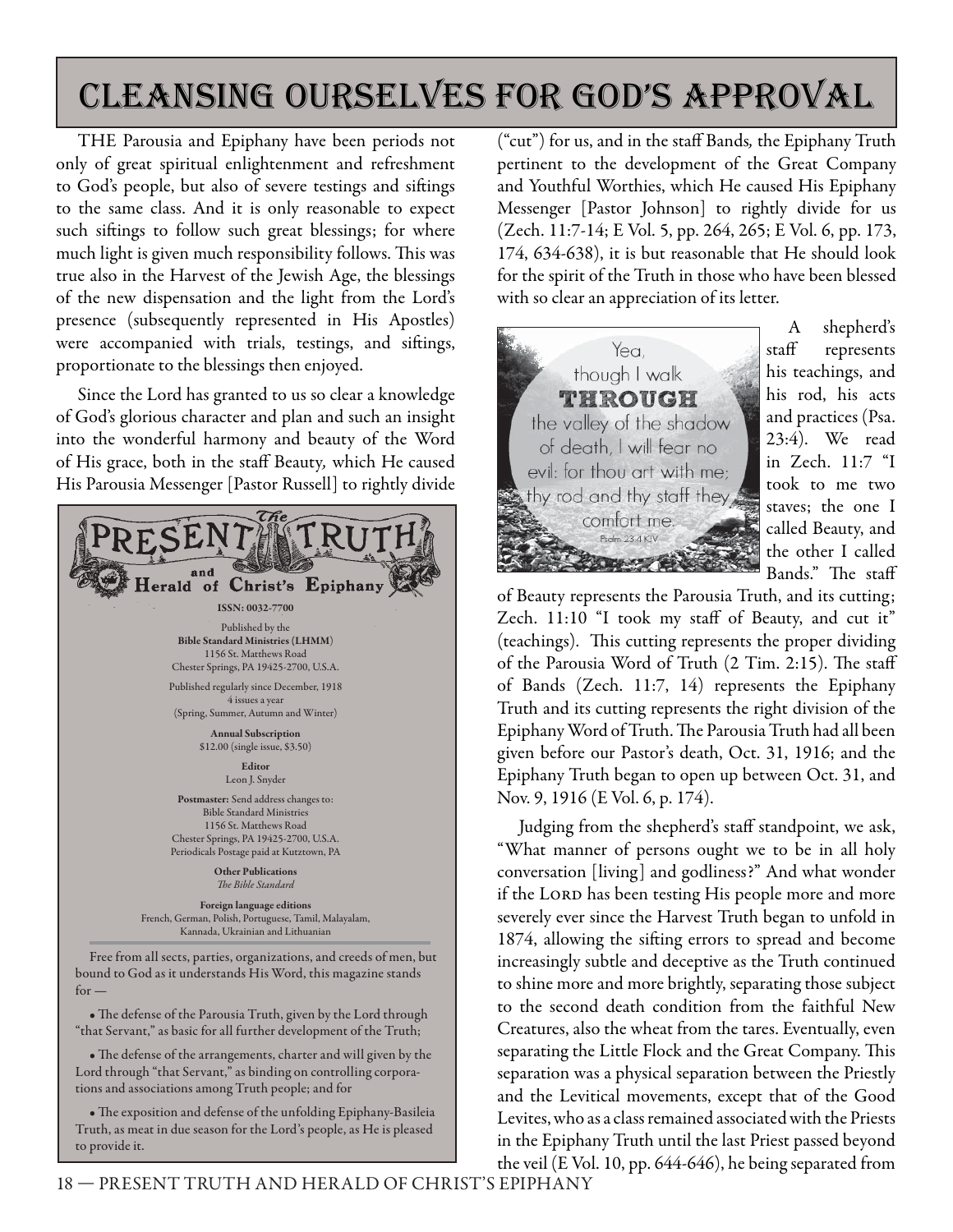this group of the Great Company, not physically prior to his death, but as he indicated; for he "as a Little Flock member was in Nazirite consecration separate from the Great Company" (Gen. 49:26; E Vol. 10, p. 663), which, of course, would include the Good Levites, who did not desert the Epiphany Truth.



E x p e r i e n c e demonstrates that these subtle cleansings especially take hold of those who have been enlightened for some time, and do not as readily affect the beginners, yet when a root of bitterness or partisanship springs up, its defiling influence may affect the beginners also. It would seem as though worldly minds have reached certain

standards as to conduct in life which are helpful, and that while the standard of the fully developed child of God, fully enlightened by His Word, should be a still higher one, viz., the "perfect law of liberty," yet if the advanced Christian has not developed the spirit of love, which is the very essence of the Truth, or if subsequently he loses it, he is in some respects, in a worse condition, than those who have never looked into the perfect law of liberty. When a child of God loses the element of *fear*, and does not proportionately develop the spirit of power, of love and of a sound mind (2 Tim. 1:7), he is much more likely to go to the extremes of inconsistency than are those who have enjoyed the grace of Divine Truth to a lesser degree. While knowledge is a great blessing and a great power, an absolute essential to the LORD's people to enable them to stand in the present time, it is also a great responsibility.

God's object in furnishing His people present Truth, Yes, all Truth, is to develop them in faith and all the other fruits of the Spirit. These fruits when interconnected come under the name love. Whoever, therefore, is blessed by the knowledge of the Truth, but fails to cultivate in himself the fruit of the Spirit, love (SITS 6, pp. 186, 406), fails utterly to realize the LORD's design in calling him and bringing him into the light of present Truth. Our Master summarized this whole matter respecting the object of giving the Truth, in His prayer to the Father, "Sanctify them through thy Truth" ( John 17:17). What a privilege it is for a consecrated child of God to be set aside for holy living sanctified by God for a special privilege.

Where the Truth has been received, and has been held in unrighteousness (Rom. 1:18), and has not produced sanctification of life, having been received in vain; the only thing to be expected is that the LORD, after a reasonable trial, will cast that individual out of the advancing light, out of the present Truth, out of the fellowship with those who are in the light (2 Pet. 3:17), all who have any other spirit than the spirit of the Truth—full sanctification unto God in love, loyalty and obedience, the law and mainspring of the newness of life received through Christ. "For if any man have not the spirit of Christ [the spirit of love], he is none of His" (Rom. 8:9).

LOOK BACK IN FORGIVENESS FORWARD IN HOPE AND UP IN GRATITUDE

The Apostle Paul mentions just such a condition as prevailing in the Church at Corinth, and its attendant sifting. He first points out to them (1 Cor. 1:10) that there

should be no divisions, that they should "be perfectly joined together in the same mind and in the same judgment." There is one line of judgment which should govern all who have the LORD's Word and Spirit, viz., the letter and the spirit of the Truth. All should be familiar with the teachings of the Divine Word or at least teachable and amenable to it; and all having the spirit of love, the spirit of the Truth, will be so. Such, while contending earnestly for the faith once delivered to the saints, will not be contentious along other lines, but longsuffering, forbearing and meek—not envious, heady, high-minded, boastful, slanderous, or backbiters.

Gradually the Apostle leads his readers onward and points out to them their low spiritual condition (1 Cor. 1:11-13; 3:3, 4), as evidenced by the facts which he cites, saying, "There is among you envying, and strife, and divisions" (a party or sectarian spirit, they dividing themselves under human leadership after their own appointment or preference and according to their own heart desires, rather than endeavoring to keep the unity of the Spirit in the bond of peace, under Christ, the true and only Head). Note, carefully, the Apostle does not here accuse the Church at Corinth of gross worldly sins, such as murder, theft, blasphemy, etc., but of the more refined evidences of a wrong condition of heart, such as a lack of the spirit of love. As our Lord pointed out (Matt. 5:21, 22; 1 John 3:10-17), anger, hatred and malice are murder in the heart. Proceeding further, however, he shows that not all of them are in this seriously wrong condition of heart. He adds, therefore (1 Cor. 11:18, 19), "I hear that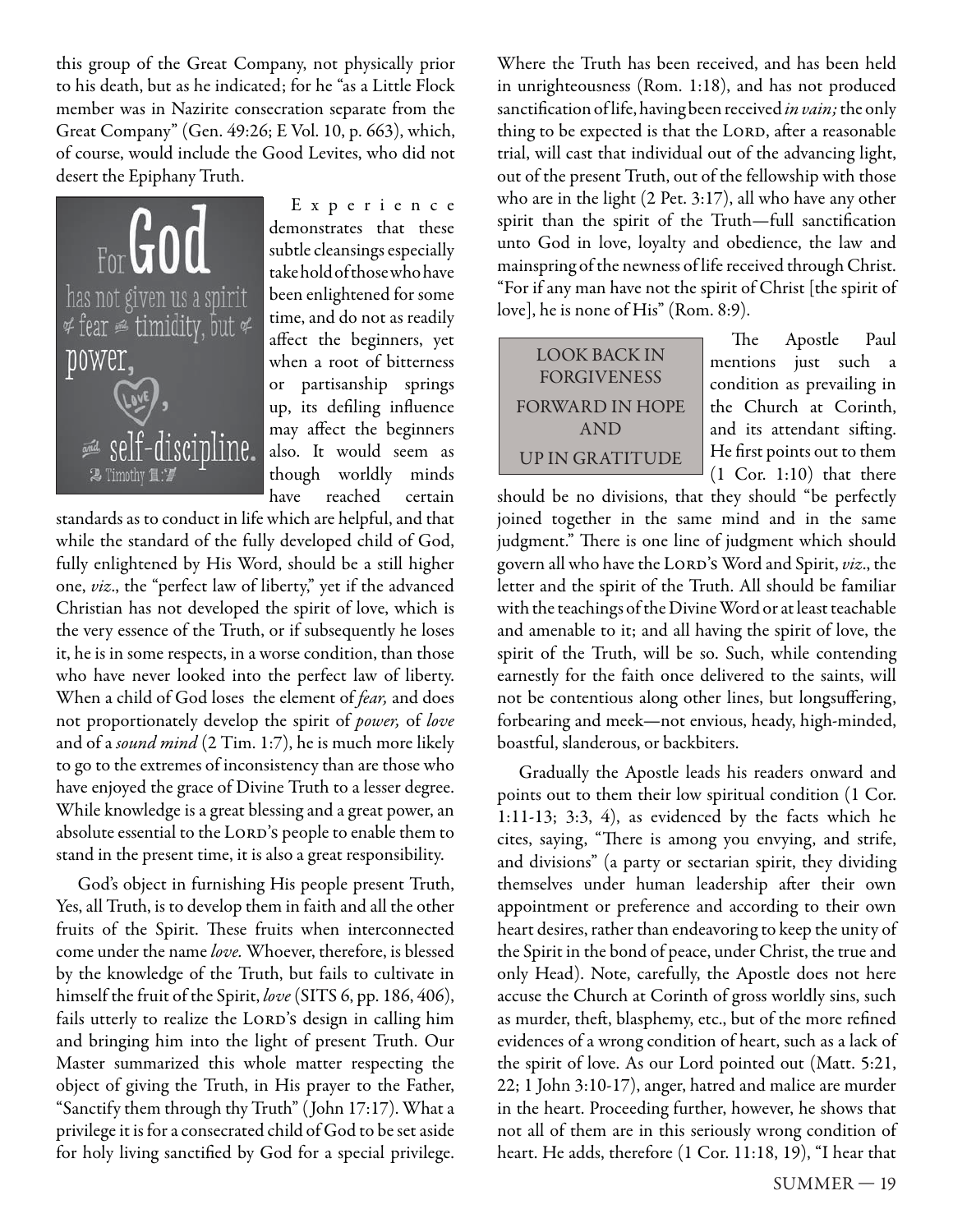there be divisions among you, and I believe it respecting some of you; for there must be also factions among you, so that they which are approved may be made manifest among you ['in order that those who are genuine among you may be recognized'—RSV]."

How gracious the God of all mercy is to His called, chosen and faithful children, those sanctified by His Word. When the consecrated child of God becomes a student of the Word of God as given through those chosen servants, he

is privileged with an understanding of the deep things of God (Deut. 29:29). We read in Habakkuk 2:2 "Write the vision, make it plain" [Truth as due]. V. 3 "the vision is for an appointed time" [present Truth]. Let us consider the Gospel Harvest siftings, Parousia and the parallel siftings in the Epiphany. This work not only separated those whom the LORD disapproved, but also made manifest those whom the LORD does approve, whether the distinctions made be between His wheat and the tares, between His faithful and those who were subject to Second Death, or between the Good Levites, who hold faithfully to the Parousia and Epiphany Truth and its Spirit and those who are

rebelling against it. These principles still apply today for the Consecrated Epiphany Campers. Testings and cleansings are severe in proportion to the blessings previously enjoyed—we are not to be astonished nor disconcerted over the subtlety and severity of the Epiphany cleansing work. Of this Epiphany sifting the Epiphany Messenger said (PT '50, p. 91, par. 1) "We believe it will be by far the most severe test and will mean the spiritual death of large numbers." Our only safe course is to hold fully and faithfully to the Word of God as unfolded by His Parousia and Epiphany Messengers, in harmony with fulfilled facts, and to walk circumspectly in harmony with the principles of truth and righteousness.

Let us examine more carefully Deut. 29:29 "The secret things" (which God has made no revelation of ) belong unto the LORD our God: but those things which are revealed" (by His Messengers) belong to us" (the fully consecrated who carefully study and obey the Word as it becomes due to be understood). To the consecrated child of God, Jesus says in John 14:15 "If you love me, keep my commandments." This is learned obedience by living a prayer life and diligently seeking the imputed merit of



Jesus' ransom sacrifice. The holy Spirit comes to us at the insistence of our Lord Jesus. Yes, at His request. V. 16 "I will pray to the Father, and He shall give you another Comforter." A comforting influence, an instructor to quicken our understanding and energy to endure such things as Divine providence might permit. Throughout history God has provided instructors for His people and this remains true in this expanded Gospel Harvest of the Parousia and Epiphany time. Jehovah has sent three Spirit-begotten instructors—Pastors Russell, Johnson

> and Jolly to lead His called, chosen and faithful children; His spiritual Israel. Let us examine one of the many ways Jehovah leads us.

> We begin with God's Word to natural Israel. Rotherham masterfully describes Exodus 13:21, 22 "Yahweh was going before them by day in a pillar of cloud to lead them the way, and by night in a pillar of fire to give them light; the pillar of cloud by day ceased not, nor the pillar of fire by night from before the people." This text is so generous; it speaks volumes to enlighten us with Truth as due. Jehovah's place of residing, meeting and blessing the people is the pillar of

cloud and fire.  $(1)$  The pillar of cloud by day represents Jehovah's presence, and the New Testament Truth (the symbolic Sun) given in the Jewish Harvest 29-69 AD. (2) The pillar of fire by night represents Jehovah's presence and the Old Testament Truths (the symbolic Moon) given in the Gospel Age Interim 69-1874 AD. (3) The pillar of cloud by day represents Jehovah's presence and New Testament Truth(the symbolic Sun) given in the Gospel Age Harvest [Parousia] 1874-1914 AD. (4) The pillar of fire by night represents Jehovah's presence and the Old Testament Truth (the symbolic Moon) in the Gospel Age Harvest [Epiphany] 1914-1954 AD. Yes, Jehovah finds gratitude in leading us in the way by Divine providence!

We can now direct our attention to the Millennial Day proper (1000 years) 1874-2874. It is our understanding that Christ in 2874 will turn over the Kingdom to the Father and step down from the Millennial Mediatorial throne. It is during this Millennial Day proper, a 1000 year day of Harvest, that the pillar of cloud representing Jehovah's presence and the New Testament Truth teachings (the symbolic Sun) will be adapted to New Covenant arrangements and its Spirit. Then comes the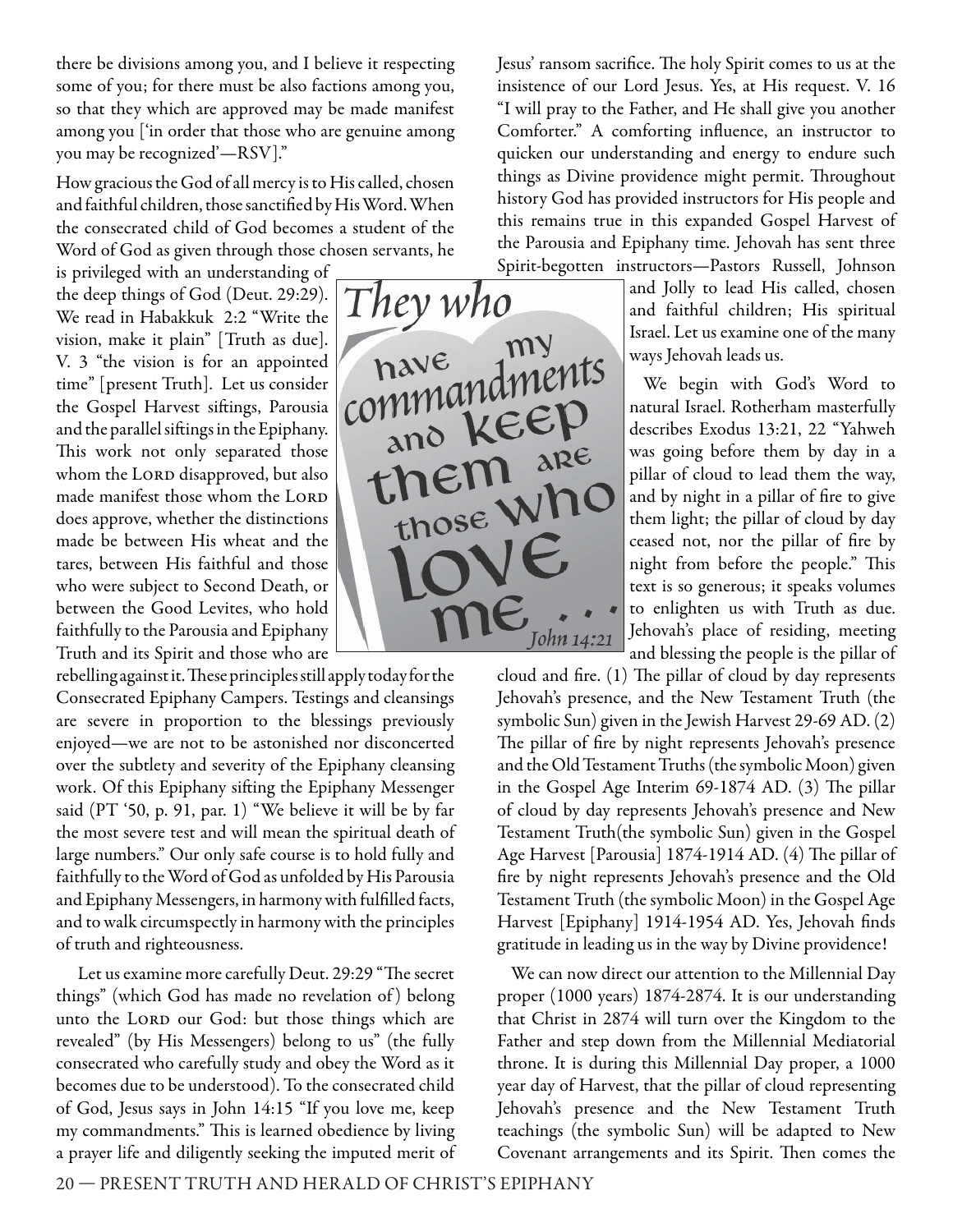Little Season itself 2874-2914—represented by the night; the fiery pillar will be the night the Old Testament Truths (the symbolic Moon) adapted to the Little Season's needs of the faithful; the 40-year Judgment day!

See remarks in PT 1934 p. 55 on Exodus 14:19-24. Comments on v. 24 "It came to pass, that in the morning watch (the last part of the Little Season as a night) the LORD looked unto the host of the Egyptians through the pillar of fire and of the cloud (Old and New Testament Truths as due) and troubled the host of the Egyptians (divided the wicked in their counsels)." When the cleansing work is done, our great Jehovah has still another promise for His proven people. After the Little Season's Night-Day will always be Rev. 22:5 "there shall be no night, neither light of the Sun, for the LORD God gives the light." Precious promises!

As pre-millennial seed of Abraham we urge all of the LORD's dear people, everywhere, that they set their own hearts in order, purging out all the leaven of pride, malice, envy, strife, hatred, evil speaking, selfishness and worldliness, and fill every corner and crevice of their hearts, so far as possible, with the Spirit of the LORD, the Spirit of the Truth—love; and that amid all testings

and siftings, great or small, they take heed and be not deceived by the Adversary, or any of his emissaries, who often appear in sheep's clothing, seemingly of good and sincere intention, professedly very humble and perfectly harmless, but who always, wittingly or unwittingly, put darkness for light, usually not hesitating at misrepresentation, evil

insinuation, dishonesty, flattery, personal appeal along fleshly lines, backbiting, slander, etc., in order to gain or retain a following. In their sifting activities such usually withdraw from fellowshipping with the faithful (1 John 2:19), and exercise themselves in "speaking perverse things, to draw away disciples after them" (Acts 20:30).

In making manifest among us who are approved of God and who are not, the testing is always along the lines of faithfulness to the Truth (which is always in harmony with Scripture, reason and facts) and faithfulness to God's holy Spirit. It is those who carefully and faithfully take heed to self and doctrine that save themselves and others  $(1$  Tim. 4:16). The duty of the faithful in every case is the same: to hold up the light—to manifest the Spirit of the Truth and to refuse to tolerate the evil—to reprove it by the Word of the LORD and in a spirit of love



and gentle firmness, except where overseers of the flock must deal severely with manifested wolves to keep them from devouring the Lord's sheep. The sooner all who love evil—malice, hatred, dishonesty, seditions, heresies, etc.—depart from those who delight in the Truth and its Spirit, the better. Let those who love the Truth and have its Spirit not depart from it; also, let them forget not the assembling of themselves together, and so much the more as they see the Millennial day drawing on.

In this time of preparing ourselves for a place in God's Kingdom we do not advise the forcing of a breach, or carelessness as to who may stumble. Quite to the contrary, true love of the brethren means longsuffering, gentleness, kindness—willingness to yield to them and accommodate them in anything non-essential, in anything not opposed to the letter or Spirit of the Truth, which we should never reconcile under any circumstances. Love and faithfulness to God alone, always takes precedence over love and faithfulness to the brethren; and genuine love and true faithfulness to the brethren is always in harmony with full devotion to God, and never contrary to it, though often contrary to the desires of erring brethren and weak brethren who are not fully in harmony with God's Truth

and His principles of righteousness. Each should not only sacrifice his own non-essential preferences to preserve the unity of the Spirit in the bond of peace, but more: the proper measure of brotherly love includes willingness "to lay down our lives for the brethren" (1 John 3:16).

Only after we have done all in our power to preserve unity along

Scriptural lines and a rupture is unavoidable, may we regard it as a providentially permitted cleansing from which good will result. And each should previously have carefully and prayerfully scrutinized his own heart and conduct to make sure that love (and not selfishness and vainglory) is ruling him. And when a rupture does occur, each should be careful to avoid any unkind words or acts or looks, which later on might be barriers to hinder the return of any who, seeing the error of their way, might subsequently desire to return to holy fellowship. And such returning ones should be most heartily and joyfully received—"pulling them out of the fire," etc. (Jude 23). "But you, beloved, building up yourselves on your most holy faith, praying in the holy Spirit, keep yourselves in the love of God, looking for the mercy of our Lord Jesus Christ unto eternal life" ( Jude 20, 21).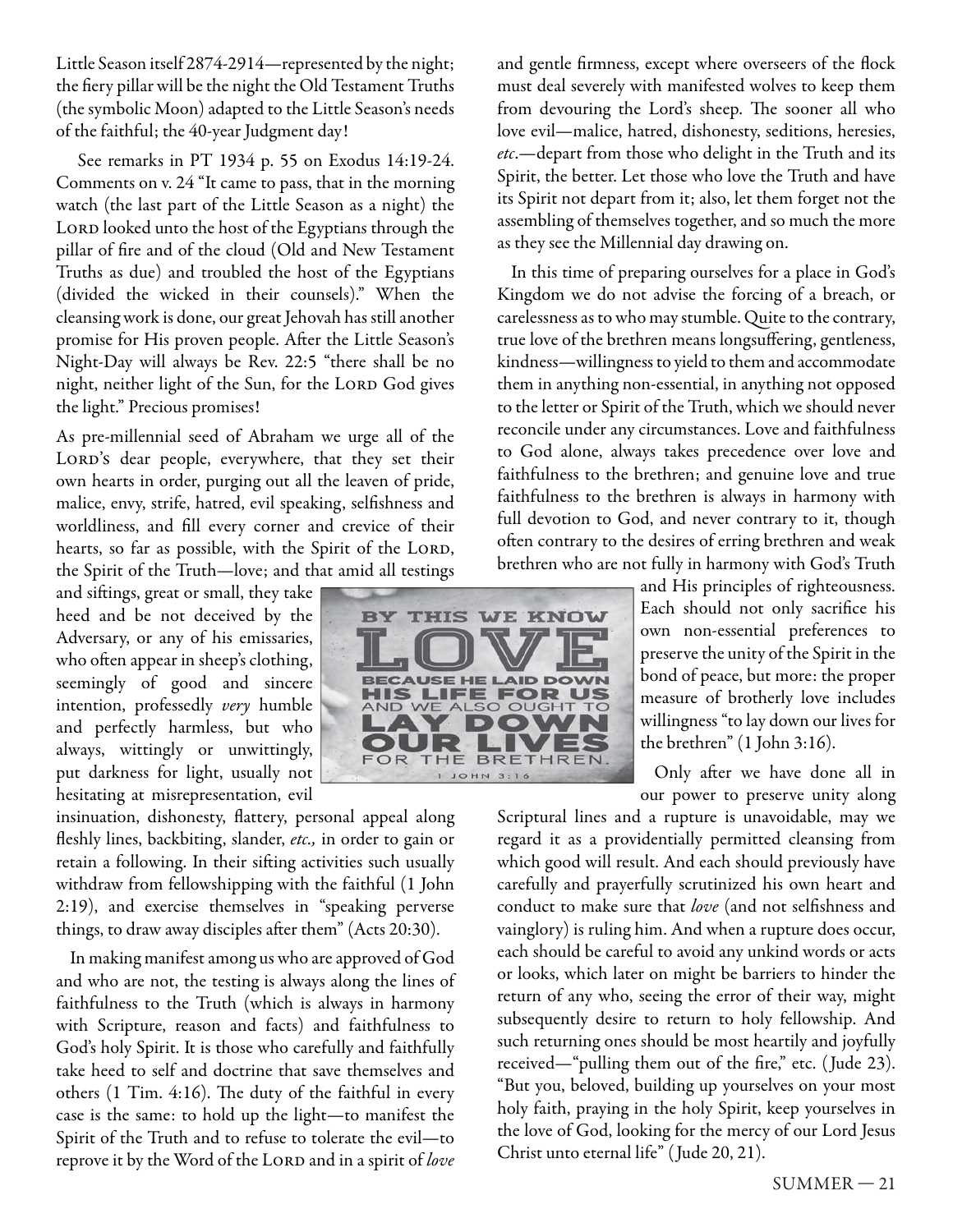# **U. S. A. SUMMARY OF OUR WORK January 1, 2014 to December 31, 2014 PILGRIM AND EVANGELISTIC SERVICE**

### **FINANCES**

(General Fund)

#### **Receipts**

#### **Expenses**

| 1. Pilgrims, Evangelists (Not including donated |  |  |
|-------------------------------------------------|--|--|
|                                                 |  |  |
|                                                 |  |  |
|                                                 |  |  |
| 4. Maintenance and Repairs  \$38,492            |  |  |
|                                                 |  |  |
|                                                 |  |  |
|                                                 |  |  |
|                                                 |  |  |
|                                                 |  |  |
|                                                 |  |  |
| Balance on hand Dec. 31, 2014  \$13,803         |  |  |
|                                                 |  |  |

**Note**: Financials include operating income (donations, subscriptions, sales, etc.) and expenses—but do not include Real Estate.

### **CORRESPONDENCE**

### **LITERATURE CIRCULATED**

| Present Truth subscribed/ordered, |  |
|-----------------------------------|--|
|                                   |  |

Bible Standard subscribed, ordered, incl. bound vols. ................................. 10,019 Studies in the Scriptures ................................................ 402 Foreign-language volumes and tracts .......................... 935 Epiphany Studies ............................................................. 139 Photo-Drama of Creation ............................................... 23 Life-Death-Hereaft er ..................................................... 140 Hymnals .............................................................................. 39 Manna Books ................................................................... 107 Poem Books ........................................................................ 98 Indexes ................................................................................. 21 Bound magazine volumes ................................................. 12 Booklets, tracts, charts & misc., etc. ...................... 74,092

### **WEB WORK (U. S. A.)**

( January-December, 2014)

| Visitors (people paying some attention |  |
|----------------------------------------|--|
|                                        |  |
|                                        |  |
|                                        |  |

End U. S. A. Report

### **FRANCE**

# **SUMMARY OF OUR WORK January 1, 2014 to December 31, 2014**

### **PILGRIM AND EVANGELISTIC SERVICE**

### **FINANCES**

(General Fund)

### **Receipts**

| Balance on hand Jan. 1, 2014 50,843€ |  |
|--------------------------------------|--|
|                                      |  |
|                                      |  |
|                                      |  |
|                                      |  |
|                                      |  |

22 — PRESENT TRUTH AND HERALD OF CHRIST'S EPIPHANY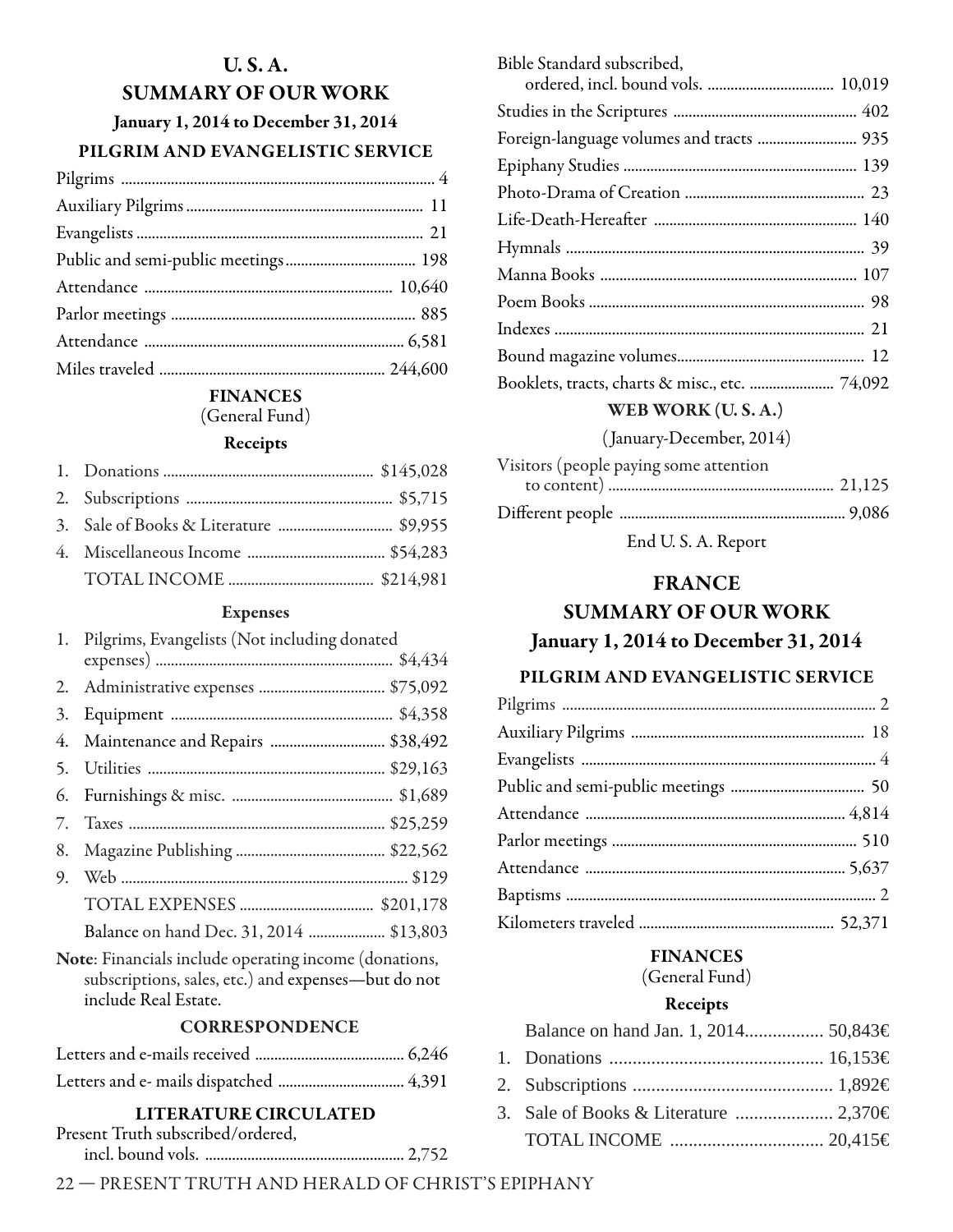### **Expenses**

| 3. Maintenance and Repairs  10,212€    |  |
|----------------------------------------|--|
|                                        |  |
|                                        |  |
|                                        |  |
|                                        |  |
|                                        |  |
| TOTAL EXPENSES  29,097€                |  |
| Balance on hand Dec. 31, 2014  42,161€ |  |
|                                        |  |

**Note**: All of the above money values are in Euros

### **CORRESPONDENCE**

| Letters and e- mails |  |
|----------------------|--|
|                      |  |

### **LITERATURE CIRCULATED**

| Present Truth subscribed/ordered,  1,241      |  |
|-----------------------------------------------|--|
| Bible Standard subscribed, ordered  1,648     |  |
|                                               |  |
|                                               |  |
|                                               |  |
|                                               |  |
|                                               |  |
|                                               |  |
|                                               |  |
|                                               |  |
|                                               |  |
|                                               |  |
| Booklets, tracts, charts & misc., etc.  1,758 |  |

## **WEB WORK (FRANCE)** ( January-December, 2014)

| Visitors (people paying some attention |  |
|----------------------------------------|--|
|                                        |  |
|                                        |  |
|                                        |  |
|                                        |  |

End of France Report

# **GERMANY SUMMARY OF OUR WORK January 1, 2014 to December 31, 2014 PILGRIM AND EVANGELISTIC SERVICE**

| <b>FINANCES</b> (General Fund) |  |
|--------------------------------|--|

Balance on hand Jan. 1, 2014 ................... 3,562€

### **Receipts**

### **Expenses**

| 1. | Pilgrims, Evangelists (Not including donated     |  |
|----|--------------------------------------------------|--|
| 2. | Office, internet, equipment and                  |  |
|    |                                                  |  |
|    |                                                  |  |
|    |                                                  |  |
|    | Balance on hand Dec. 31, 2014  6,550€            |  |
|    | Note: All of the above money values are in Euros |  |
|    | <b>CORRESPONDENCE</b>                            |  |
|    |                                                  |  |
|    | Letters and e- mails                             |  |
|    | <b>LITERATURE CIRCULATED</b>                     |  |
|    | Die Gegenwärtige Wahrheit                        |  |
|    |                                                  |  |
|    | WEB WORK (GERMANY)<br>(January-December, 2014)   |  |
|    |                                                  |  |
|    |                                                  |  |
|    | Page views (pages opened & viewed)  141          |  |
|    | "Hits" (number of times                          |  |
|    | End of Germany Report                            |  |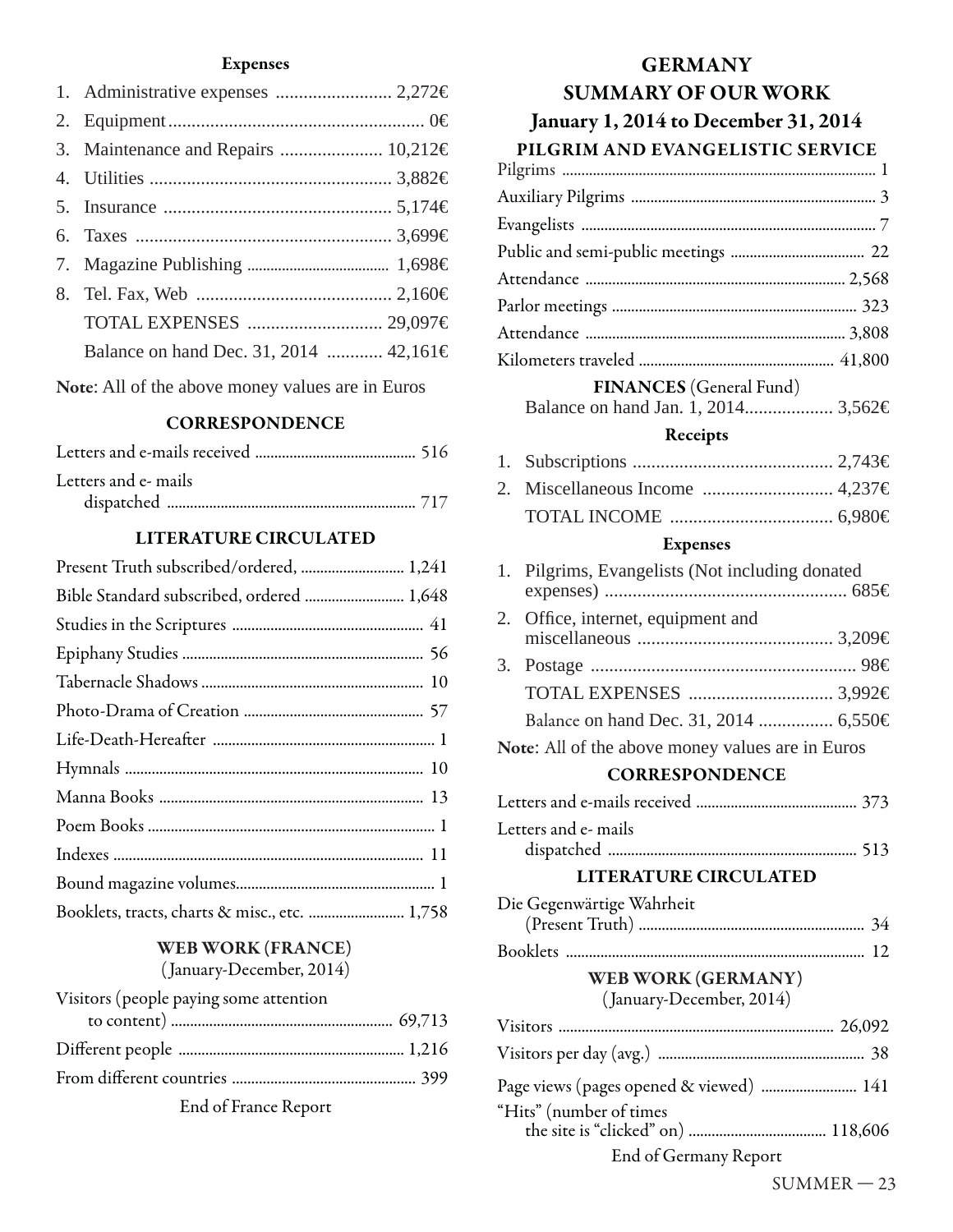# **POLAND SUMMARY OF OUR WORK**

# **January 1, 2014 to December 31, 2014 PILGRIM AND EVANGELISTIC SERVICE POLAND**

**Note:** Many years ago the Bible House assigned the coordination of the Truth work in the following countries to the Polish representative.

## **UKRAINE**

## **LITHUANIA**

## **MOLDOVA**

### **FINANCES**

### (General Fund)

| Balance on hand Jan. 1, 2014 151,058 |  |  |
|--------------------------------------|--|--|
|--------------------------------------|--|--|

### **Receipts**

| 1. Donations and sale of |  |
|--------------------------|--|
|                          |  |
|                          |  |

TOTAL INCOME .................................. 238,584

### **Expenses**

- 1. Magazines & calendar printing ................ 60,589
- 2. Conventions ............................................. 78,328
- 3. Equipment, office, repairs, taxes, shipping, internet & work in prisons ..................... 135,162
- 4. Work in the East ....................................... 14,942 TOTAL EXPENSES ............................. 289,021 Balance on hand Dec. 31, 2014 ............ 100,621

**Note**: All of the above money values are in the polish currency (\$1 U.S.  $\approx$  3.70 PLN).

### **CORRESPONDENCE**

| Letters and e- mails |  |
|----------------------|--|
|                      |  |

### **LITERATURE CIRCULATED**

| Bible Standard subscribed, ordered  8940 |  |
|------------------------------------------|--|
|                                          |  |
|                                          |  |
|                                          |  |
|                                          |  |
|                                          |  |
|                                          |  |

### **WEB WORK (POLAND)**

( January-December, 2014)

| Visitors (people paying some attention |  |
|----------------------------------------|--|
|                                        |  |
|                                        |  |
|                                        |  |

End of Poland Report

24 — PRESENT TRUTH AND HERALD OF CHRIST'S EPIPHANY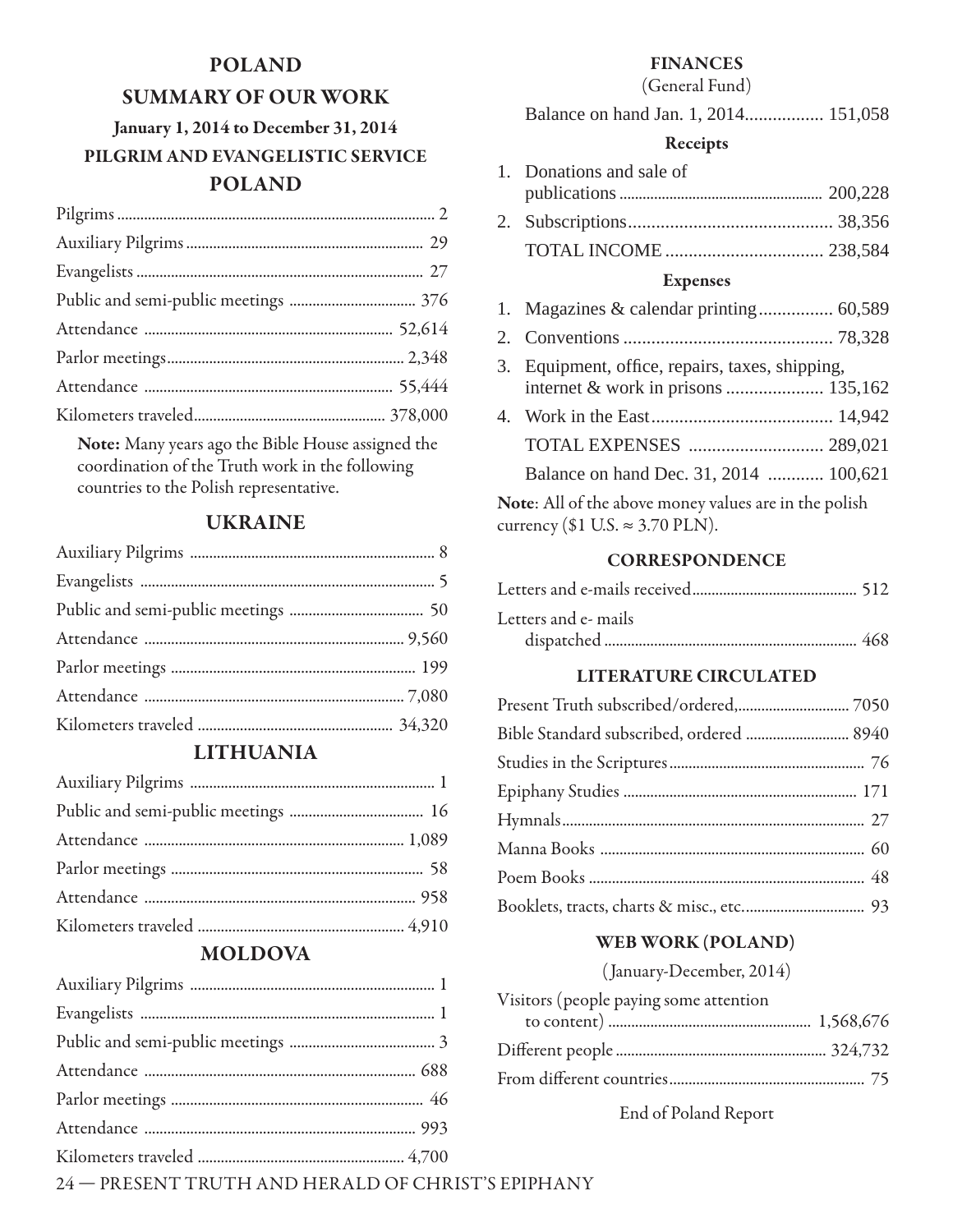

Some transitional words are used to indicate similarity or addition. These include, but are not limited to: again, also, and, besides, likewise, furthermore, in addition to.

Other transitional words can show dissimilarity or contradiction. These are: although, on the contrary, on the other hand, however, in comparison, nevertheless.

Another type of transitional word shows consequence or a result. Examples of these are: as a result, because, consequently, so, hence, thus, fortunately.

As we observe how "the whole creation groaneth and travaileth in pain together until now," and then remember that "the creation itself also shall be delivered from the bondage of corruption into the glorious liberty of the children of God" (Rom. 8:21, 22), our hearts praise and thank our great Creator and Benefactor for the promised "times of restitution of all things" for the blessing of all the families of the earth (Acts 3:21, 25) in His Kingdom under Christ, with its reign of peace and righteousness (Psa. 72:3; Isa. 2:4; 9:6, 7; 26:9). The signs of the times make us rejoice, for they indicate the present-day fulfilment of Bible prophecy, showing clearly that we are living in the time when present governments are being consumed (Dan. 2:44) and God's Kingdom on earth is being established (Matt. 6:10).



In the preface of E17, the Editor, Raymond G. Jolly, wrote, "In view of this great transition, the great 'distress of nations, with perplexity' (Luke 21:25-32), and the evergrowing conviction that

fallen mankind cannot cope with the present situation or solve humanity's stupendous problems, and that therefore the only hope is in the intervention of Divine power, the message of this book should be very welcome to all who are interested in the future of the human race, including themselves. The Editor is very glad to be privileged by the Lord's providence to present to the public this, which is the most able and complete exposition on the subject he has ever seen. May God bless this book to His honor and glory and to the encouragement of all who read it and believe in the precious promises of God!" Our desire with this article is to show how important this word transition can be. The Lord's people have been privileged with many testings surrounding times of *transition*.

Bro. Russell has shown (e.g., in R 4876, col. 2, par. 1) that "with the closing of this age (expanded Gospel Age), there will be an adjustment of matters" as respects Priests and Levites, etc. In (R 4745) that "only the Priests will be in the Holy;

only the Levites will be in the Court." In harmony with the teachings of the Scriptures through a clarifying explanation by "that faithful and wise Servant," the Lord's Epiphanyenlightened consecrated people have, during the Epiphany, "the closing of this age," faithfully conformed to the Lord's "adjustment of matters." The Epiphany, the Time of Trouble, is a transitional period, of which Bro. Russell says (see E 4, p. 48), "The transition may be painful, yet it will be blessed, marking the overthrow of Satan's empire and the reign of sin and death and the inauguration of Messiah's Kingdom and its reign of righteousness and life eternal."

In this *transitional period* many adjustments are taking place. Those Levites in the Court consisted of two classes, the post-1954 antitypical Levites—Great Company members and also Youthful Worthies (those consecrating during the 40-year Parousia—1874 to 1914—for whom no crowns were available and those consecrating during the 40-year Epiphany in its restricted sense, from 1914 to 1954. The next transition came February 14, 1979, when the last good Levite (Great Company) died, leaving only one Levite class in the court. The faith-justified and those of them who consecrate since 1954 are represented as in the transitional, or Epiphany Camp. The faithful Epiphany-enlightened brethren have conformed themselves to these transitional changes and adjustments as the LORD has brought them about and revealed them through His Word and providential leadings.

As we view the Post 1954 camp now, in 2015, there are many more brethren who have consecrated since the fall of 1954, who have their standing in the Camp, as Consecrated Epiphany Campers. The Consecrated Epiphany Campers in the Truth are the highest class of the antitypical Nethinim, who serve in sympathetic unity with their Youthful Worthy brethren, who are antitypical Levites in the Court. Furthermore, they are very closely related to these Youthful Worthy brethren, both being of the same antitypical tribe of Manasseh. We wish to bring our attention on progressive transition to examine carefully the pre-1954 use of God's Word and compare the same Scripture in a post-1954 use. Throughout all following ages to this day, we understand this to be the method God is using: God has found chosen vessels to bring forward His present Truth.

We read in E 11, p. 340 "God gives Jesus the understanding of the Truths respecting these stages as due. Jesus has been giving that understanding as due to the Parousia and Epiphany messengers as they have studied the pertinent matters; and these have given them to the Priesthood, from whom they went out to the Levites, who in turn with the Priests have given it to the Campers." Our Great Jehovah has set in place progressive arrangements for the distribution of His Word. In PT 1983, p. 79 we read, "Since the Gospel-Age Church of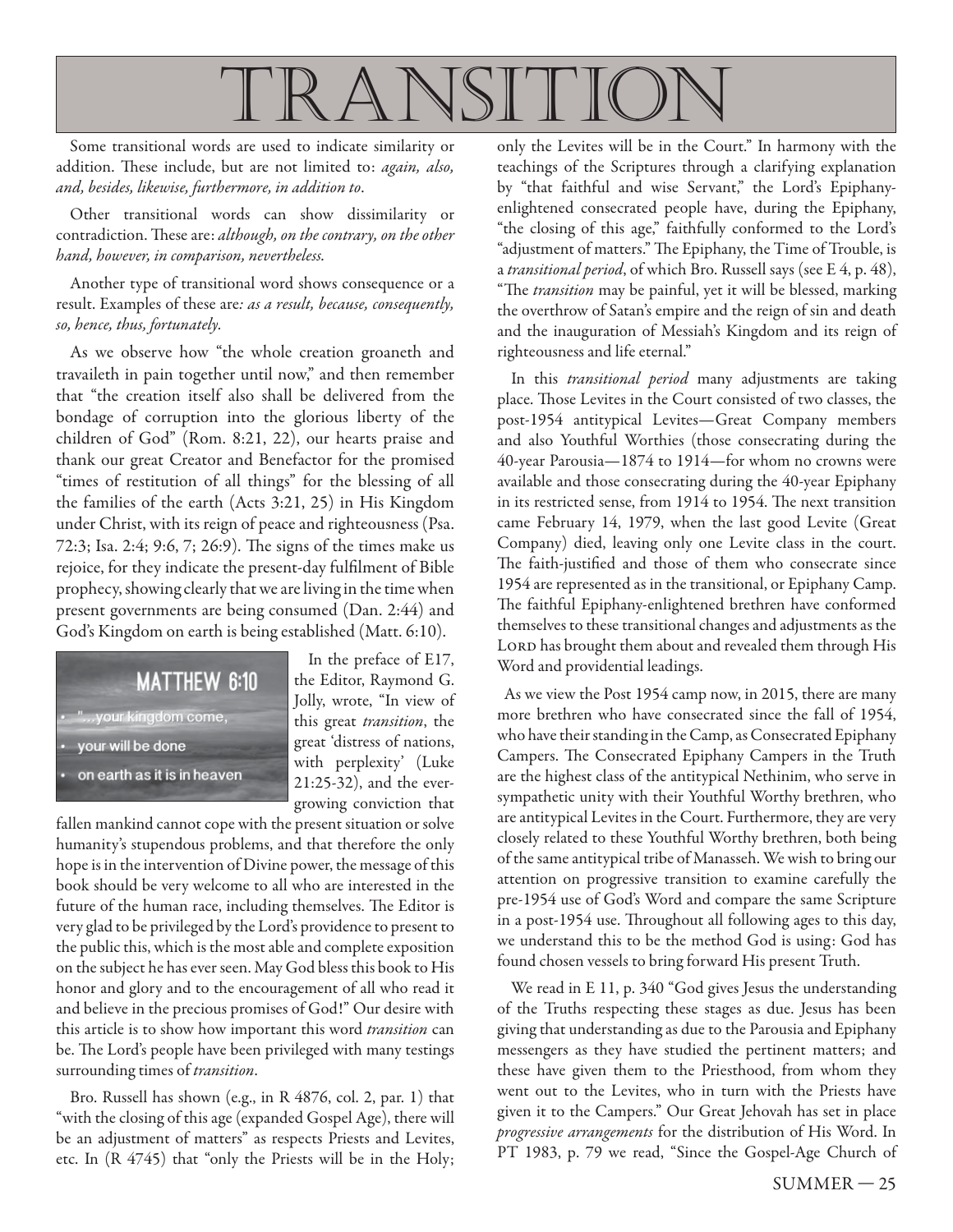the Firstborn has left the earth; the consecrated of our day 'Those Consecrating Between the Ages are God's place of residing, meeting with and blessing the people. Upon them the antitypical cloudy fiery pillar, the Truth as due and its Spirit, rest, and they are the depository of these." There is again much evidence that the Laymen's Home Missionary Movement is that depository! Let us now consider some thoughts on transition. The Bible uses virgins to represent consecrated people (Psa. 45:14, 15; Rev. 14:4; Cant.1:3; 6:8; comp. Rev. 7:9; 2 Cor. 11:2; see E 17, p. 284). In E 6, p. 575, concerning "the women that publish the tidings" (Psa. 68:11, ARV), Bro. Johnson stated: "We understand the pre-1954 thought as follows: The women here are symbolic. They refer to the consecrated, who consist or will ultimately consist of the Little Flock as one symbolic woman, the Great Company as 60 symbolic women, and the Youthful Worthies as 80 symbolic women. All of these symbolic women are referred to in Cant. 6:8, 9, while individually they are the virgins without number of v. 8." This obviously applies to that time in the Epiphany when the Little Flock was still in the flesh. Concerning the Little Flock in this period, Bro. Johnson stated (E 11, p. 708): "As one of her [the Little Flock's] spheres of work there are 60 Great Company groups (threescore queens) and 80 Youthful Worthy groups (fourscore concubines) and consecrated ones in both classes, whom to count no one is able (without number; Rev. 7:9)." During the Little Flock's Epiphany sojourn in the flesh there were only two other classes of the Lord's consecrated people—the Great Company and the Youthful Worthies. In expounding Cant. 6:9, in E 11, p. 709, Bro. Johnson stated: "The Great Company as individuals and as God's daughters (2 Cor. 6:18) came to an understanding of her (the Little Flock) daughters saw her and spoke highly of her (blessed her), as also did the 60 Great Company groups (queens) as such and the 80 Youthful Worthy groups as such (concubines); and they spoke very highly of her (praised her)" (comp. E 10, p. 274). We have three classes of God's consecrated people fulfilling their course in this life—the Little Flock, the Great Company and the Youthful Worthies referred to in Cant. 6:8, 9. This was an acceptable pre-1954 application.

In Oct. 1954 the Youthful Worthy call ended (E 10, p. 114; P '58, pp. 91-93) and then the building up of the Epiphany Tabernacle Camp as distinct from the Court began (P '59, p. 56). From that time onward, another class, the Consecrated Epiphany Campers, is being called and prepared as special assistants to the Ancient and Youthful Worthies in the earthly phase of the Millennial Kingdom. They are the first to consecrate of the quasi-elect, the "fifth order of the seed of Abraham" (E 11, p. 293; E 12, pp. 185, 188; PT '57, pp. 20-27; PT '70, p. 59). Then in the time since the completed rapture of Christ's Bride, (we leave the following statement to show the progressive transition) there are still three classes of God's consecrated people fulfilling their course in this life-the Great Company, the Youthful Worthies and the Consecrated Epiphany Campers. These seem to be represented in the post-

1954 application of Cant. 6:8 by the three groups of women in special relationship with antitypical Solomon-our Lord. The Great Company, who are New Creatures, in the Kingdom's spiritual phase, are—next to the Little Flock—in the closest relationship with antitypical Solomon; therefore they are fitly represented by Solomon's queens, who among these three groups had the closest relationship with him. The Youthful Worthies are in the next closest relationship; therefore they are represented in Solomon's concubines, who had the next closest relationship with him. And the Consecrated Epiphany Campers are in the next closest relationship; therefore they are well represented in the virgins, who had the next closest relationship to Solomon, though not yet in a connubial relationship. Their standing is otherwise pictured by Israelites in the Camp, which is a lesser standing than that of the Great Company and Youthful Worthies, pictured by Levites in the Court. And like the Great Company and the Youthful Worthies the C.E.C.s are "without number," for there is no specified number of any of these three classes. We thank and praise God and our Lord Jesus for this and other further unfoldings of related present Truth, so timely for the strengthening of the Consecrated Epiphany Campers and for the firm establishment of the faith of all of us upon the Word of God.



How wonderful it is to live during the great transition period, in the closing of the Gospel Age and the ushering in of the Millennial Age, to witness the stately steppings of our King of Righteousness, present in His Second Advent! Well may we say, "What shall I render unto the LORD for all his benefits toward me?" "O, give thanks unto the LORD for he is good: because

his mercy endureth forever" (Psa. 116:12; 118:1). As we study these features of God's Plan, in which transition has a significant part, see that the Holy is now empty, the Court has only one class; Youthful Worthies. Jehovah is now primarily dealing with the Consecrated Epiphany Campers under Millennial Camp regulations. What joy and peace the progress up to the Present Time brings to the consecrated child of God; as His prospective sons.

Let us go back to the Fall of 1914, more and more evidences from the Scriptures were brought forth to prove that there was a class, viz., the Youthful Worthies, consecrating after the High Calling closed, that did not have their consecration pictured at the First Veil, nor their standing as fully consecrated believers pictured in the Holy (where all fully consecrated believers who were under the High Calling had their standing pictured), but rather in the Court. Similarly, as time goes on beyond 1954,

26 — PRESENT TRUTH AND HERALD OF CHRIST'S EPIPHANY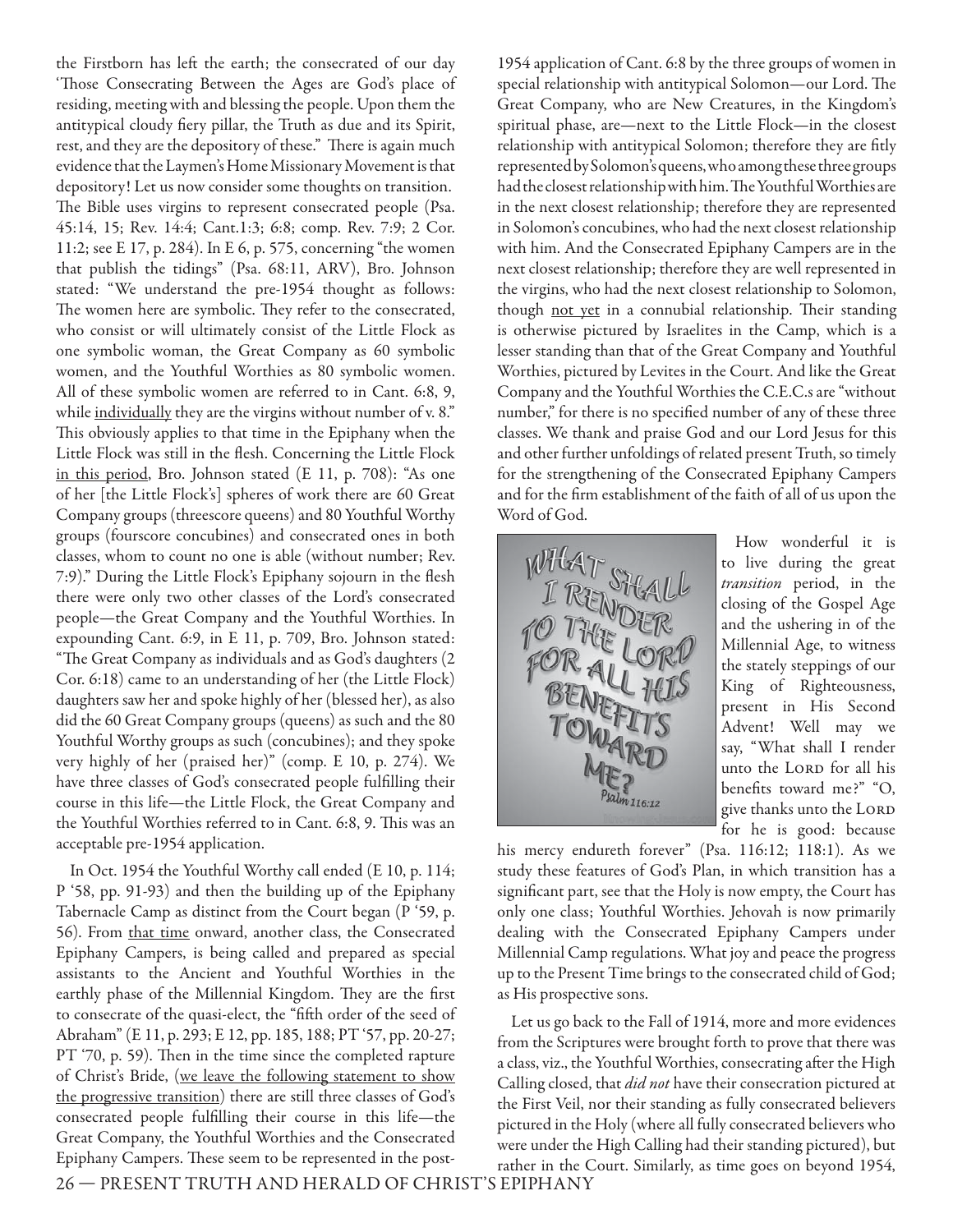we may expect more and more evidences showing that there is a class, viz., the Consecrated Epiphany Campers, consecrating since the call to Youthful Worthiship ceased in the Fall of 1954. These Consecrated (heart condition) Epiphany (time frame) Campers (place of residence) do not have their consecration pictured at the First Veil, nor their standing as fully consecrated believers pictured in the Holy, nor even in the Court, but rather in the Camp.

How clear God shows the need of transition when we see that the setting of the Tabernacle is indeed progressive, and that we must recognize this element of progressiveness if we would walk in the light of the advancing Truth (Prov. 4:18), along the lines shown by the LORD through His two starmembers in this expanded Gospel period. If for any reason we are unwilling to follow the light of Truth as it has been progressing, we will surely be left in more or less of darkness. We have progressed from the Gospel-Age and the Epiphany settings of the Most Holy, wherein it represents "the condition of Divine Beings," to the Millennial setting, in which the Most Holy represents additionally, the Christ "in their capacity of serving Godward for the people." Now in the Epiphany period we have progressed from the Gospel-Age setting of the Holy, in which it represents "the condition of embryo New Creatures, regardless of whether they are crown-retainers or crown-losers," to the Epiphany setting of the Holy, in which in the finished picture it represents "the condition of crown-retaining New Creatures" only. Furthermore, as we have previously shown in these columns, we have now progressed beyond the time when the last of the crown-retaining New Creatures passed beyond the Second Veil, from the Holy into the Most Holy. We have been progressing into the Millennial-Age setting of the Holy, wherein it represents "the condition of The Christ in their capacity of serving peopleward for God."

From the Fall of 1954 onward, when the adjustment of matters in the Court took place and the tentatively justified who had not consecrated by that time were remanded to the Camp, we have entered into the *finished picture* of the Epiphany Court (in so far as further admissions are concerned), in which it types the condition of those faith-justified ones only who are consecrated and are antitypical Levites— Great Company members (now completed) and Youthful Worthies, who are still here in some of their members to finish their respective courses in this life.

From the standpoint of their development, the Youthful Worthies are persisting Gospel-Age Levites. Note, e.g., Bro. Johnson's statements in E 4, p. 322: "Remember of the Gospel-Age Levites that they lap over the Harvest Period, because of the lapping of the two Ages. . . . During the Transitional Period those Levites, the tentatively justified who will not consecrate, lose their tentative justification, i.e., cease to be tentative Levites and are put out of the Court; while those Youthful Worthies who do consecrate retain their tentative justification and remain in the Court as Gospel-Age Levites of three groups, Kohathites, Merarites and Gershonites, throughout the Transitional Period." The Youthful Worthies are "persisting Gospel Age Levites in the transition time"—in the Epiphany Tabernacle—though they have their eventual inheritance as Millennial Levites. But this does not mean that the Gospel-Age and the Millennial-Age Tabernacles are "working" now. Only the Epiphany Tabernacle is "working" now.



When we come to the time of readjustment at the end of the Epiphany in its wider sense, all of the uniustified. nominal people of God will be remanded from the Camp into

the condition represented by outside the Camp, which in the Gospel-Age setting represented the condition of those who were not even nominal people of God. This will leave only believers in Christ as Savior and King in the Epiphany Camp in the finished picture, including the Consecrated Epiphany Campers. Only those who become Consecrated Epiphany Campers may hope to be of the highest class among the restitutionist under the New Covenant, next to the Worthies, as typed by Medan. When the Highway of Holiness opens up, the Epiphany Camp will merge into the Millennial Camp (PT '55, p. 13, col. 2), which represents "the condition of the world undergoing restitution," while the territory outside the Camp will then represent "the condition of those who have not made a start toward restitution and the Second Deathers who die at 100 years of age."

The Millennial Age follows the last Age of the Second World—the Gospel-Age, and is, therefore, the first Age of the Third World or Dispensation followed by "Ages to come." How many of such Ages there will be we do not know; because the Bible does not indicate it. It does, however, show that the Third World will be endless, calling it "world without end" (Isa. 45:17), "the dispensation of the fullness of times" (Eph. 1:10) and "the Ages of the Ages" (Rev. 11:15; 22:5, Revised Version). Apart, therefore, from its first Age-the Millennium-we know very little about the Third World, except that its many Ages will be periods of bliss, progress and perfection, with every creature in heaven and earth in harmony with God and His Christ. The Millennium is to be the Age of transition from present woe, imperfection and degradation to the bliss, progress and perfection of the following Ages of the Ages. God's revealed Plan closes with the Millennium and the conditions it will introduce. And since it has not pleased the Lord to reveal more than this to us of those Ages following the Millennium, we are content to abide by His good pleasure, knowing that, if faithful, we will in due time be fully informed respecting them.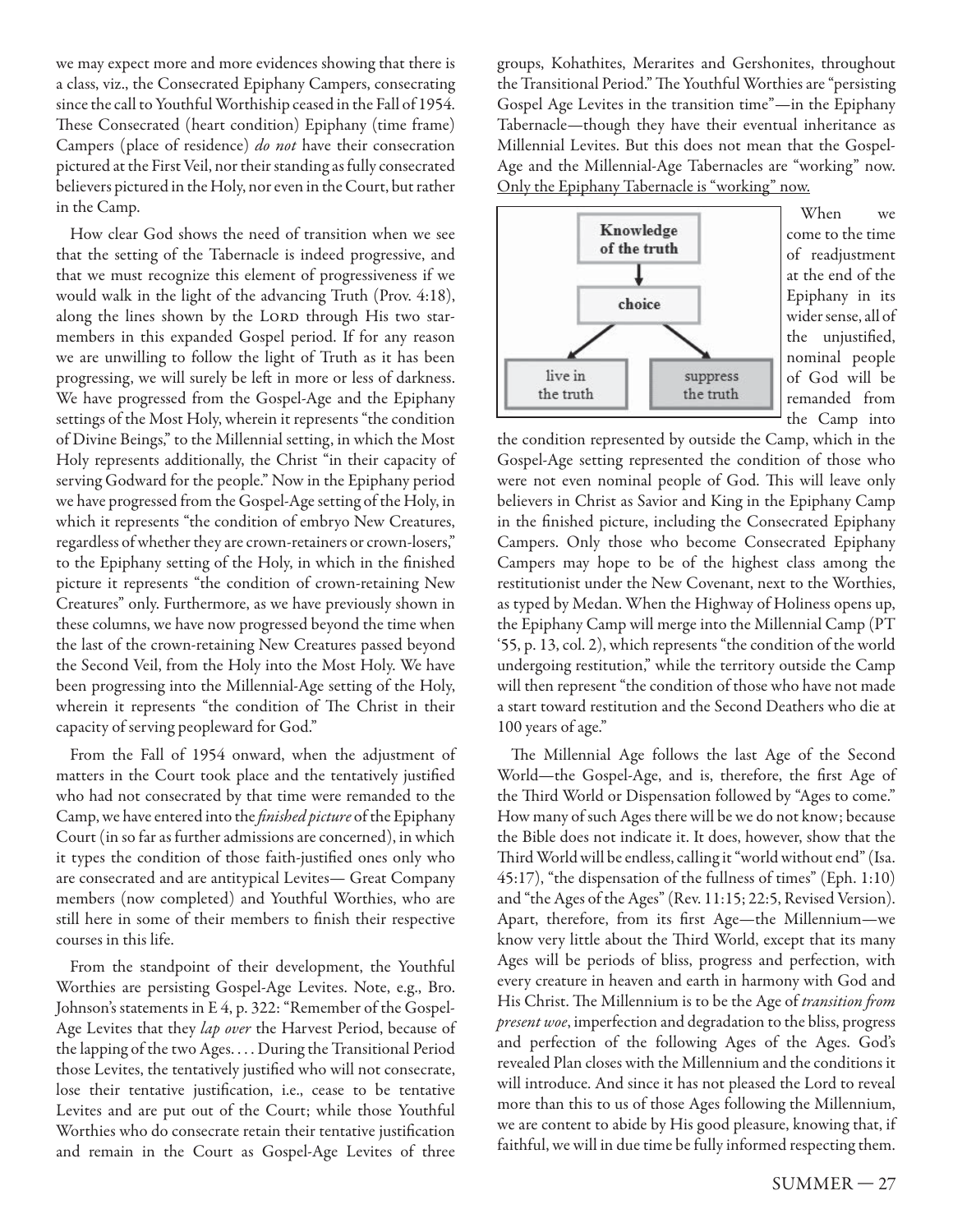Let us consider some sifting work that has always come when transition is taking place: We wish to begin with our Lord's first coming. Our Lord's ministry had progressed considerably and the people hung on His Words and said, "Never man spake like this man," and "great multitudes followed Him." But toward the close of His ministry, as the jealousy and animosity of the "Doctors of Divinity" and the Pharisees began to manifest itself, He became less popular, and we find that many of His hearers were leaving Him, "And He said, 'Therefore said I unto you, that no man can come unto Me, except it were given him of My Father.' From that time many of His disciples went back, and walked no more with Him. Then said Jesus unto the twelve, 'Will ye also go away?' Then Simon Peter answered and said unto Him, 'Lord, to whom shall we go? Thou hast the words of eternal life"" (John 6:68). Such siftings and testings of the Lord's disciples during transition have been in progress throughout the Gospel Age, and continue to this very day!



Many have directly or indirectly, intentionally or unintentionally, repudiated the great Shepherd, His leading and His instruction, some, because the Chief Priests, Scribes and Pharisees said. "He hath a devil and is mad, why hear ye Him?" Some, because they did not understand His teachings, and they said, "This is a hard saying; who can hear [understand] it?" Only a Little Flock from A.D. 36-1881. In the New Covenant age to come — the Millennial Age — we are told "they shall build houses, and inhabit them; and they shall plant vineyards, and eat the fruit of them. . . . My elect shall long enjoy the work of their hands" (Isa. 65:21, 22). This transition from the present order of affairs will be due to Christ beginning His reign of righteousness. Righteousness and right-doers will be exalted; sin and sinners will gradually be extirpated. This is shown forcibly in Mal. 3:15, 18: "Now we call the proud happy. . . . Then shall ye return, and discern between the righteous and the wicked." "In His days shall the righteous flourish" (Psa. 72:7). We may rest assured that none who are fit for the Kingdom will be sifted out. Of such it is written, "No man is able to pluck them out of My Father's hand;" and again, "If ye do these things [hearken to the voice of the Lord and cultivate His spirit and walk in His ways], ye shall never fall [for so doing]; for so an entrance shall be ministered unto you abundantly into the everlasting Kingdom of our Lord and Savior Jesus Christ"(2 Pet. 1:10, 11).

28 — PRESENT TRUTH AND HERALD OF CHRIST'S EPIPHANY Ever since Bro. Russell passed beyond the veil, in 1916, Satan has used a variety of methods in his efforts to ensnare

God's Parousia-enlightened people. For example, he appealed convincingly to some of these brethren to reject the post-1916 Truth, by claiming that after 1916 there was to be little or no advancing Truth—that the door of entrance into the High Calling was not closed in the Fall of 1914 but remained open, that the Epiphany, or Apocalypse, as a period did not then begin, that no Youthful Worthy class was being developed (including post-1914 consecrators), etc. It is undeniable that very unusual things occurred among God's Harvest-enlightened people when Brother Russell finished his earthly course. While he was in the flesh there was peace among God's Harvest Truth people. They were a united people. They loved the same table of Truth; they developed the same spirit of fellowship; they ministered with the same Truth and that by the same general methods set down by Brother Russell. Those were joyous days of feasting, fellowship, growth and service. All had the same bond of peace, the same spirit of oneness, the same hope of the High Calling, the same work of service, the same Lord, the same faith, the same baptism, and the same God as Father; all of which were the joy and rejoicing of their hearts.

With our Pastor's death changes set in (transition) and remain in effect to this day. The Movement is no longer a united people. They did not then nor do we now in many ways believe the same things. Some of the Lord's people have given up many of their former beliefs and have accepted discordant ones in their stead. The watchmen no longer "see eye to eye" (Isa. 52:8) as they did when in unison they sang the song of Moses and the Lamb during the Harvest reaping and gleaning from 1874 to 1914 and 1916 under "that faithful and wise servant." This was when the Lord brought again Zion, His Little Flock, from Babylonian captivity. Some caused divisions and we see that many things occurred that must be significant. These events are pointed out in the Bible. If our consecrated hearts are reverent, meek, hungry, humble, honest and holy, we will eventually be among those to whom the Scriptural meanings of these events will be unfolded. The Apostle expresses it this way "Blessed are they that hunger and thirst after righteousness for they shall be filled" (Matt. 5:6). There are various Scriptural lines of thought that found their fulfillments in the remarkable events among God's people since Pastor Russell passed beyond the Veil.

History continues to repeat itself since Bro. Johnson's death. Some Parousia-and Epiphany-enlightened brethren have been appealed to convincingly, to reject the post-1950 and post-1954 Truth by the claim that there is little or no advancing Truth since Bro. Johnson was taken from our midst in 1950 that (contrary to Bro. Johnson's teachings from the Scriptures) the Little Flock is not yet complete in glory, that the Youthful Worthy call is not closed, that the Basileia period (in its initial lapping beginning) did not begin in 1954, etc. These have followed mainly the sifting errorist mentioned in PT '73, p. 64.

We present another misrepresentation of Bro. Johnson. The real reason he taught that the Basileia follows the Epiphany or Apocalypse—the Time of Trouble—is because the Scriptures so teach; it was not "because of his [own] expectations as to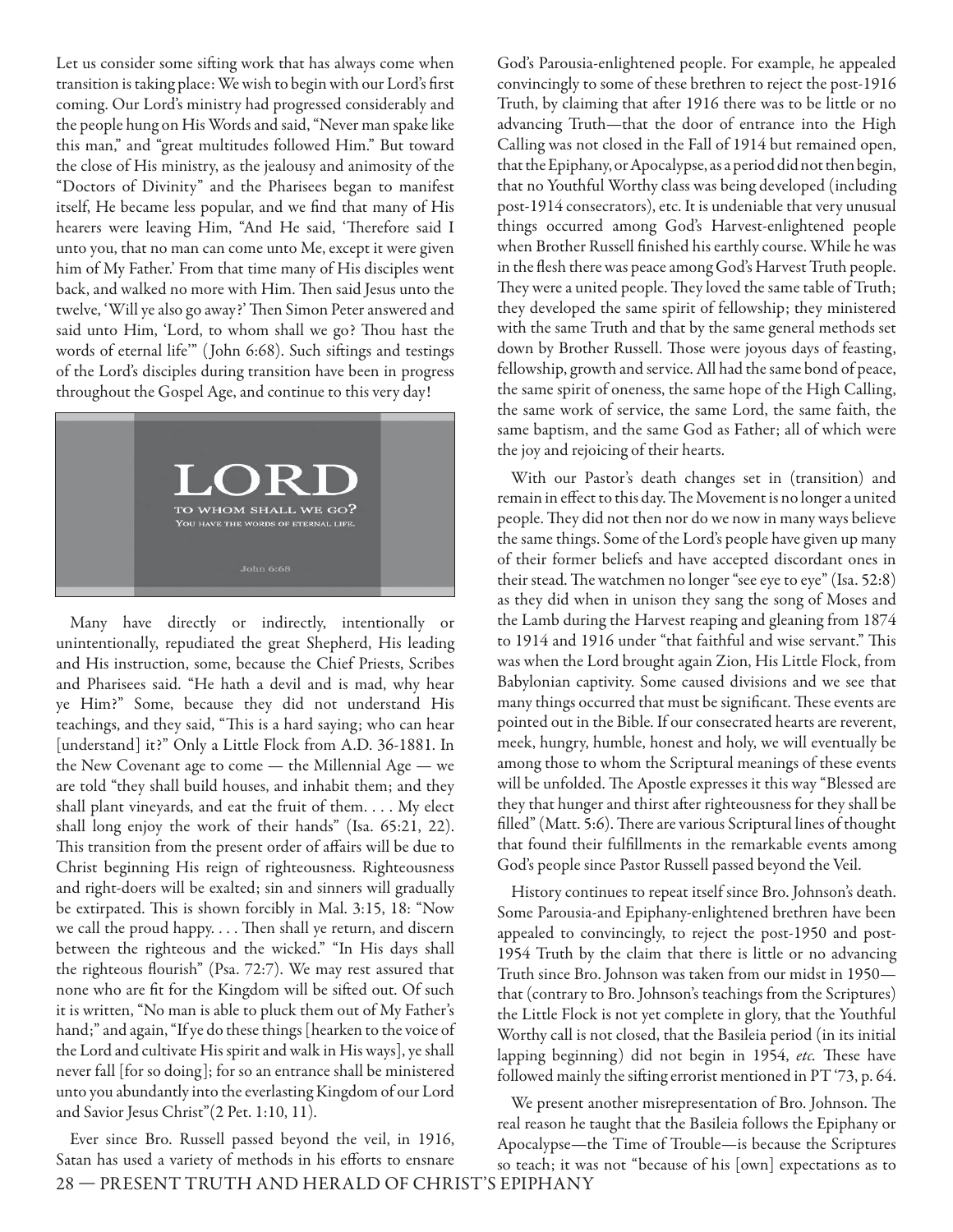the Epiphany" that he so taught! 2 Tim. 4:1 does not make any allowance for a long period of time, called the Apocalypse, a non-judging time of either the living or the dead to intervene between the Epiphany, as the time of judging the living, and the Basileia, as the time of judging the dead; and it is contrary to this Scripture and in contradiction of the teachings of the last two star-members that the claim is made that the Basileia "is a fourth period and appears as if it will follow the Apocalypsis as a period, not the Epiphany."

Note in contrast Bro. Johnson's statement (E 4, p. 20, top): "These three [not four] stages of Christ's stay on earth, the Parousia, the Epiphany, or Apokalypsis, and the Basileia—the Kingdom—are very important for us to keep in mind, if we would see clearly on the subject of Christ's Second Advent. In a word, the Parousia is preparatory for the Epiphany and the Basileia, the Kingdom, and the Epiphany carries forward the results of the Parousia, and introduces the Basileia, the Kingdom." Also note his statement in E 4, pp. iii, 19, 217, where he, as elsewhere, specifies that the Basileia is the third stage of our Lord's Second Presence; but this betraying "Tribute of Respect" writer again comes to the rescue with his patch-up tactics, saying: "The word 'third' should read 'fourth' and all will be in harmony"! Yes, like a Trinitarian, where it says "Our God is one" (Deut. 6:4), just make it say "three" and all will be just fine!

Pastor R. G. Jolly became the Leader of the Lord's people under much turmoil and diligently continued to battle the sifting attitude of many leading brothers. We read one of his issues with a sifter as follows: "It grieves us deeply to find it necessary in faithfulness to the Lord (1 Cor. 4:2), the Truth ( Jude 3) and the brethren (1 John 3:16) to publish this review of some of the more outstanding errors and evil, self-exalting practices of John W. Krewson, whom we loved very dearly and with whom for years we had very close fellowship, until he went astray. The Lord gave us the privilege of giving to the brethren and to the public the first advancing Truth after the rapture on Oct. 22, 1950 of the final star-member, the last member of the Little Flock."

We were confident that the Pyramid must mark the date of this prominent event, so we asked J. Krewson to examine the matter. We published over his signature in P '51, pp. 9-12 his letter on his findings regarding the Pyramid step; but we realized that this was far too limited in its scope, so thereafter we personally examined the Pyramid measurements and found many more marvelous Pyramid corroborations of this important date Oct. 22, 1950 (PT '51, pp. 99-105).

Little did we think at that time that his published letter regarding the Pyramid step would later be so greatly misused by him in falsely claiming that the Lord gave through him the first advancing Truth as due after Bro. Johnson's death (whereas the Pyramid-step calculation was merely a corroboration of the first advancing Truth already given) and that he was thereby proven to be the Lord's special teacher for the Great Company

and Youthful Worthies. Here again we see that he ( J. Krewson) has built his self-exaltation structure on a false basis and some continue this practice to this day.

We write this article for the information and protection of the brethren, who otherwise might be taken unawares by some of Mr. Krewson's sifting teachings and literature coming to them. He and his supporters, his so-called 'cleansed nucleus,' are busy in spreading his errors and in trying to win disciples. We are glad to say that very few have accepted him and his deceptive teachings. It has been years since we have dealt with his sifting errors and activities, and we realize that many who have more recently become interested in the Epiphany Truth, together with some of the more mature brethren, may not be acquainted with the pertinent past PT's or may have forgotten much of their contents. We trust that the above will prove helpful to all our readers and that by a careful study of it and the past Truth writings referred to, they will be more thoroughly 'established in the present Truth,' and better equipped to 'resist the devil' and his snares, and to refute those who 'utter error against the Lord'" (2 Pet. 1:12; 2 Cor. 2:11; 11:13-15; 1 Tim. 3:7; 2 Tim. 2:26; James 4:7; Isa. 32:6).



When we hear the word *change* we find our mind and nervous system come to attention! We hear this thought "if it's not broke don't fix it." However times are changing and if one continues to do the same thing; one must expect to have the same result! The LORD expects us to make progress in our Christian walk as indicated by Psa. 119:105. The Truth and its arrangements must move forward, so proper teaching and leadership are available to the class that God is dealing with. The standby text for this thought is Prov. 4:18 "The path of the just is as the shining light, that shineth more and more unto the perfect day." Transition: A movement from one subject to another; an abrupt change.

The Law was given to the Jew in 1615 BC and they lived under that law till 33 AD a period of 1648 years. Then this man called Jesus said to them I shall nail to my cross the covenant you have been under, made with Moses and set before you a new covenant of grace with Jehovah. Transition! Abrupt change! Yes, transferred from the Law Covenant to the Grace Covenant, the Covenant of Sacrifice, when Jesus came as a man and kept all the requirements of the Law Covenant, He became heir to the promises of that Covenant. So all hopes of any others gaining its reward was at an end. Some of the Jews, "Israelites indeed," were able to grasp the great fact that the only way to gain the blessings offered by the Sinaitic Law was by accepting Christ and becoming dead to the Law with Him, sharing in His sufferings and death. Col. 2:14 "Blotting out the handwriting of ordinances that was against us, which was contrary to us and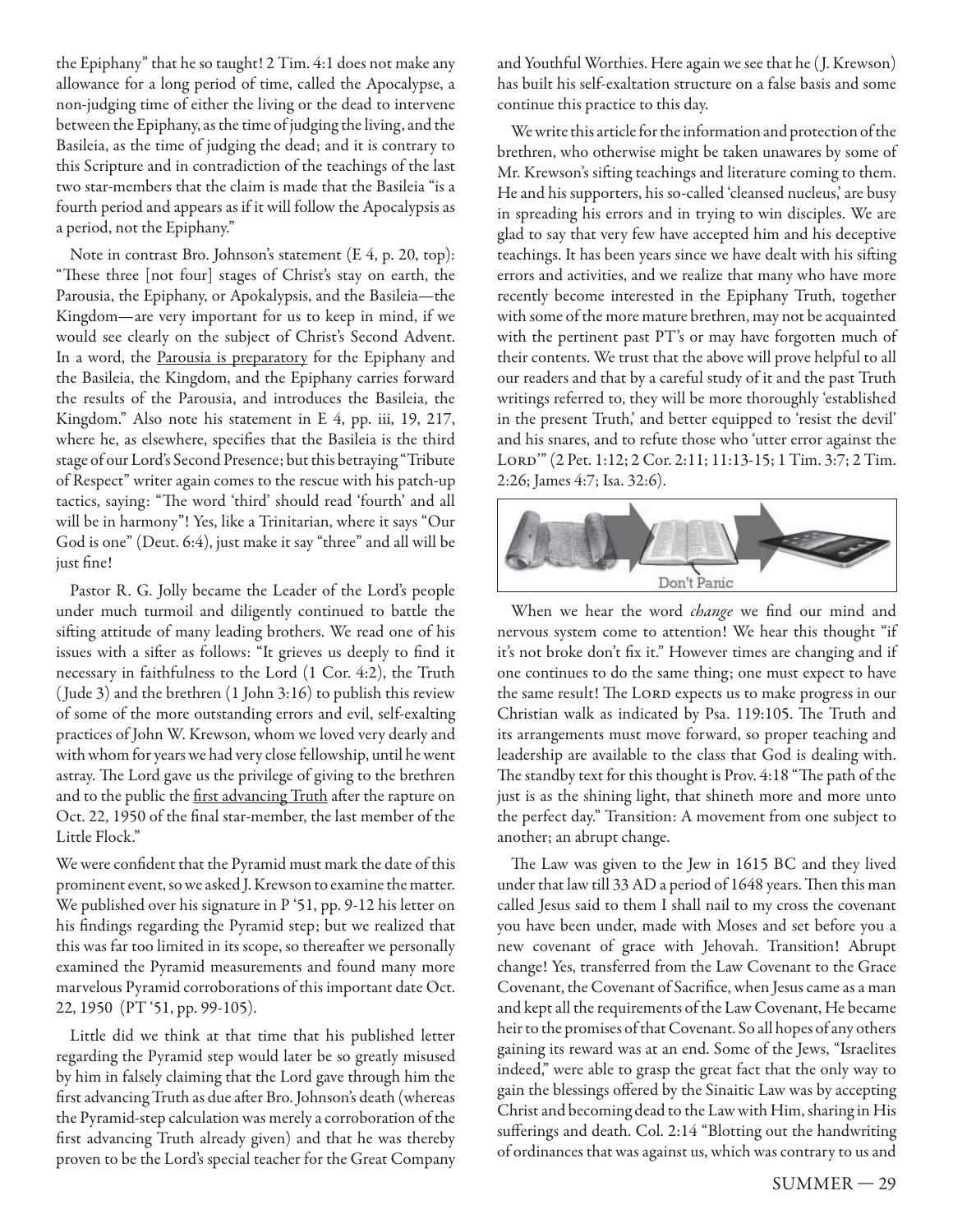took it out of the way, nailing it to his cross."

Pastor Russell was made that Servant as interpreter of the Word, though since the spring of 1876 he was such as executive, he serving as such for years without his or anyone else knowing that he was that Servant. The reward given him in 1894 was the acquainting of him and of the Church with the fact, whereby his influence was very greatly enlarged, and thereby his fruitfulness as a Truth servant was greatly increased, even until he had faithfully completed his fruitful ministry. Pastor Russell's early work was to declare the closing of the general call (1881) that Jesus declared open and declare special calls from 1881-1914. Transition! Abrupt change! Pastor Russell was given the privilege of bringing forth new present Truth, especially in declaring our Lord's second coming to receive His Bride and declaring the promises to the Jew: two major works for Jehovah.

Pastor Johnson as the Epiphany Messenger was to declare the High Calling closed—no more Little Flock calling; he, being the last member of that High Calling. His witnessing work was for the development of the Epiphany court. Pastor Johnson ministered to the Great Company, Youthful Worthies and introduced the Quasi-elect. No more special work to the Jew. Transition! Abrupt change! Pastor Johnson with his great knowledge stated: the author does not believe that this series (17 volumes) is worthy of a place of equality, much less rivalry, with the six volumes of the first series. What great humility! One profound statement of God's Plan about progression: "But they will need the revelations of new things from God in order to know what and how to do in the future works of creation, as the Ages roll on in endless succession." (E 1, p. 167) More transition!

Pastor R. G. Jolly served under Pastors Russell and Johnson as a very able student. He had a very inquiring mind, a sincere Truth seeker, one who willed to do God's will, a true disciple indeed. Much of his service was in refutation work; continuing to support the Truth and the Truth seekers. He ministered to us on the transition in the Tabernacle picture from Songs of Solomon 6:8. The post-1954 type changed so now the Queens represent the Great Company; the Concubines represent the Youthful Worthies and the Virgins represent the Consecrated Epiphany Campers—no more Youthful Worthies called after 1954. Time had progressed for the Consecrated Epiphany Campers to answer their special call. During this period there was significant transition marked by the 1954 date!

Bro. August Gohlke served under Bros. Johnson and Jolly. At Bro. Johnson's invitation he and Sr. Pearl joined the Bible House family in June, 1949, and he served as one of Bro. Johnson's main special assistants, helping him personally, with correspondence and in the preparation of his writings for publication. Bro. Gohlke also worked closely with Pastor Raymond G. Jolly, who succeeded Bro. Johnson in 1950 as Executive Trustee of the Laymen's Home Missionary Movement and Editor of its two magazines. Bro August Gohlke succeeded Bro. Jolly in 1979. He was also a "walking concordance," indexed to every Truth, and ready to aid any situation. He could call to mind and quote a wealth of Scriptures to apply to almost any doctrinal point, question, exhortation, situation or idea. He had a superb working knowledge of the Parousia and Epiphany writings, knowing not only what was stated on a given matter, but just where the citation could be found. Among his many accomplishments, ranging over 50 years of consecrated service, we might number just a few: his assistance in developing numerous Truth arguments against sifters; his assistance in upbuilding the brethren on such Truths as the Solomon Temple series (including the antitypical Queen of Sheba class), the Consecrated Epiphany Campers, the Youthful Worthies, the Great Company, etc.; involvement in publishing the PT and B.S.; assistance in publishing E 16 & E 17. During this period there was little or no transition!

Bro Bernard W. Hedman Served under Bros. Johnson and Jolly as the last one of Job's anti-typical seven special helpers. In 1985 he accepted an offer of early retirement from his employer and relocated next door to the Bible House where he provided much-needed assistance to Bro. August Gohlke in his final months. Bro. Hedman succeeded Bro. Gohlke as Executive Trustee after the latter's death in December of that year. For the next eighteen years Bro. Hedman edited the magazines, oversaw conventions and pilgrim visits, and corresponded with U.S. and foreign brethren. As supervisor of the Bible House he went on rounds to see how everyone was doing and expressed his appreciation often. He regularly served at U.S. conventions. Bro. Hedman had an excellent understanding of God's Word and a working knowledge of Parousia and Epiphany writings. Not only did he recall what was stated on a given subject, but he could often point out the reference. He demonstrated this at community meals, meetings, and conventions. He also had a good understanding of the brethren's situations and their efforts in the LORD's Work. With Bro. Bernard's death came much disruption within the movement due to some misinformation given out and some pre-conceived thoughts on Youthful Worthies and Consecrated Epiphany Campers in leadership roles. Transition! The LORD showed His choice by placing Bro. Ralph Herzig into the office of leading the Lord's people! This action brought about the challenge whether Bro. Bernard Hedman would be the last Youthful Worthy. Transition under severe trial!

Bro. Ralph M. Herzig also served under Bros. Johnson and Jolly. Bro. Ralph, as Jehovah's appointed leader did the best as to his abilities in guiding the brethren under successive trials. During his leadership many leading brothers began a sifting work that continues to the present time. We have every reason to accept Bro. Ralph's appointment and the work that he was able to accomplish: he was appointed by God to these privileges. We must recognize that Jehovah is using sifting as the method of cleansing His house. It is apparent Jehovah has set three Youthful Worthy candidates to prepare for the proper time of transitioning to a Consecrated Epiphany Camper in the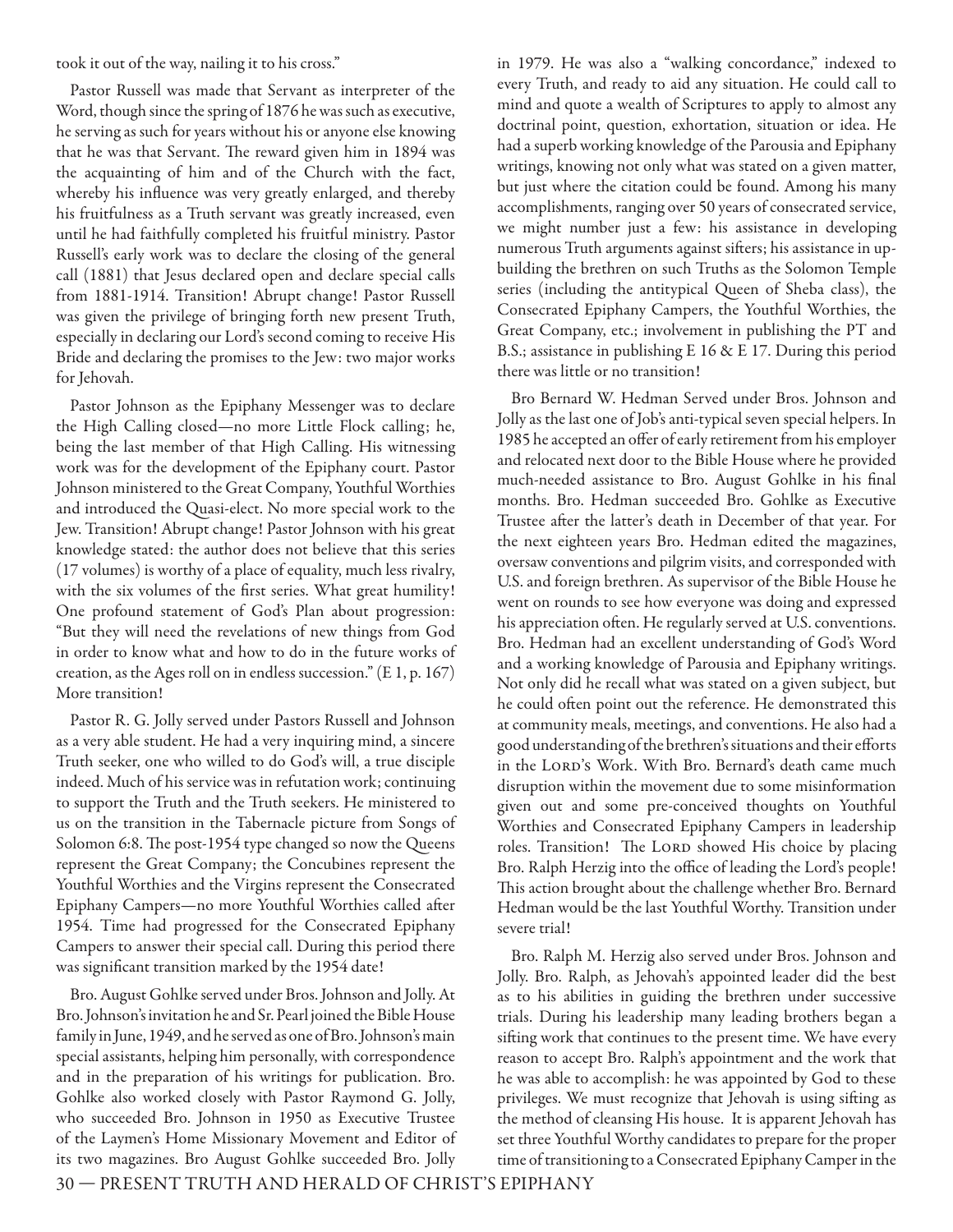leadership office of His Movement. Bro. Ralph Herzig lost his ability to continue his privilege of service due to some health issues; heart problems, blood clots in his legs, light strokes (TIAs), then more severe strokes affecting his ability to walk. From March 11, 2014 he has been in a nursing care facility. Yes, more transition and abrupt changes!

We insert this from PT 1978, p. 87: "But how does our Good Shepherd, the Lamb that was slain, continue to open the seals of the book (Rev. 5:5), giving to His sheep the Truth as due, since the seven composite angels to the seven stages of the Church, the seven composite stars, or seven shepherds, with their eight principal men (Mic. 5:5); the Parousia and Epiphany Messengers being the seventh and the eighth), have finished their course?"

We have every confidence that after the Great Company finished its earthly course, our Lord continued His special shepherding care for His people through the Youthful Worthies, and that after the Youthful Worthies have finished their course in this life, He will continue it through the Consecrated Epiphany Campers.

The transition we are experiencing now brings more duress. Bro. Leon Snyder, a Consecrated Epiphany Camper candidate, coming to the fore while Bro. Ralph and other Youthful Worthy hopefuls are still living. Our Movement has never before had a transition while the prior Executive Trustee lives! This abrupt change comes amid great unrest, sifting, clericalism and distrust. We live in a time when information; true, false or in-between can cover the earth in moments via Facebook, Twitter, chat rooms, e-mail, etc. Bro. Snyder has never sat at the table of Truth with Bros. Johnson and Jolly; however that does not interfere with the fact that Bro. Leon Snyder has received this appointment. Another consideration is that this transition has been ongoing since June of 2012. Under this transition in leadership, we are making adjustments in our Movement. Over the past two years or so, much consideration has been given to our leadership structure. There were some unstable conditions that required some changes in leadership. These changes were made only when the LORD manifested His wishes in these matters. These changes were not published in our magazines for worldwide distribution, but were accomplished by letters of encouragement circulated to only those affected by the changes.

We are establishing, under the LORD's guidance, the selection of pertinent articles of reinforcement to our statements of belief in our magazines with the hope of instructing and guiding our readers in righteousness. God is indicating some change in our message of the present time, our encouragement will be more focused on maintaining the believers that the LORD has called and encouraging them to remain stable in their beliefs. We also must recognize that the Consecrated Epiphany Campers have been under a special call for 60 years and there is much evidence that God is bringing them to the fore with a special purpose: to lead His sheep. We recognize the Youthful Worthies are finishing their individual consecrations in preparation for their work in the coming Kingdom blessings. God has been preparing His Epiphany Elect Campers for their ministry as special helpers to the Youthful Worthies that remain. Yes, this transition comes with abrupt change!! Remember Jehovah's Words: "My words shall not return unto me void, but shall accomplish and prosper in the thing where I sent it."

Our Heavenly Father has been good to us providentially also in giving us a heredity that would dispose us toward religious matters. He did not give everyone this privilege. Some of our poor fellow beings have been exceedingly unfortunate because of their condition of birth. They were born with such minds and dispositions that they could not exercise a living faith in, and a supreme love for, God under present conditions. "All men have not faith" (2 Thes. 3:2). He gave us a favor far beyond that of those who do not have it. Not only so, but He arranged for us such surroundings as favorably disposed us toward Him. He made us hungry for fellowship with Him and with Christ. Was that a benefit? Yes indeed, brethren! All our lives He has been surrounding us with providences to mold and bend our hearts toward coming into relationship with Him.

As we see the natural forces of nature adjusting themselves and the present evil heavens (the ecclesiastical powers) and earth (the social order) passing away, preparatory to the ushering in of Christ's reign of Truth and righteousness, what should be our attitude, as the Lord's consecrated people? We should heed His Words, which still apply in principle: "See that ye be not troubled: for all these things must come to pass" (Matt. 24:6). And speaking particularly of the time in which we are now living, when He would come "in a cloud [the great Time of Trouble] with power and great glory," and "the fig tree [the Jewish nation], and all the trees [many other nations, e.g., in Africa]," would "shoot forth [come into existence as independent nations]," Jesus told us to "then look up, and lift up your heads; for your redemption draweth nigh . . . when ye see these things come to pass, know ye that the Kingdom of God [on earth] is nigh at hand" (Luke 21:25-33).



The physical convulsions of nature are as needful as the moral, religious and social upheavals in this great transition time; and these evidences of the imminence of God's Kingdom on earth, for which we still earnestly pray (Matt. 6:10), encourage us to "look up" and rejoice in our soon-coming deliverance. Our King is marching on! Praise the LORD!